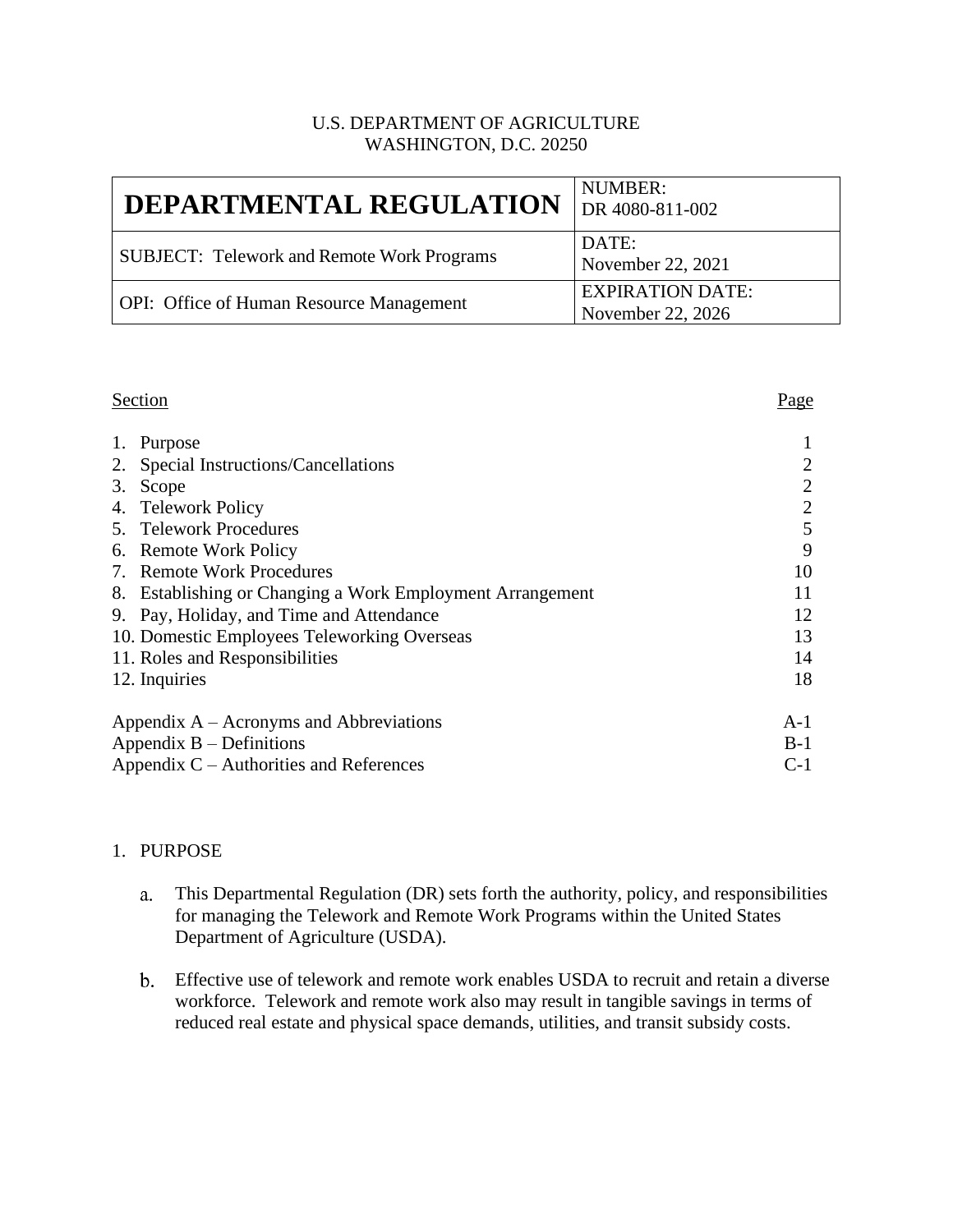## 2. SPECIAL INSTRUCTIONS/CANCELLATIONS

- This DR supersedes the Step 1 interim telework guidance provided in Secretary Vilsack's a. memorandum*, Building a Model Workplace with Expanded Telework and Work Flexibilities – Our First Steps*, dated March 11, 2021, which repealed DR 4080-811-002, *USDA Telework Program*, dated January 4, 2018.
- All USDA organizations must ensure compliance with the provisions of this regulation and applicable labor relations obligations.
- Supplemental Guidance. To the extent the implementation of this directive may affect bargaining unit employees' conditions of employment, management must fulfill its statutory labor relations obligations prior to the directive being implemented. Consequently, Mission Areas, agencies, and staff offices may supplement this directive through the collective bargaining process, with the sole exception of an agency demonstrating a compelling need under the Federal Labor Relation Authority's regulation set forth in [5 Code of Federal Regulations \(CFR\) § 2424.50,](https://www.govinfo.gov/content/pkg/CFR-2021-title5-vol3/pdf/CFR-2021-title5-vol3-sec2424-50.pdf) *Illustrative Criteria*.

## 3. SCOPE

- a. This DR applies to all USDA Mission Areas, agencies, staff offices, organizations, and employees.
- This DR requires close collaboration from Departmental, Mission Area, agency, and  $b.$ staff office leadership and across all support functions.

## 4. TELEWORK POLICY

- a. USDA fully supports and promotes the use of telework for and by eligible employees. The USDA Telework Program is designed to fully implement the *[Telework](https://www.congress.gov/111/plaws/publ292/PLAW-111publ292.pdf) [Enhancement Act of 2010](https://www.congress.gov/111/plaws/publ292/PLAW-111publ292.pdf)* and enhance work-life balance for employees.
- USDA permits telework up to 8 days per biweekly pay period based on the duties of the position.
- A teleworker's official duty station will remain unchanged if they report physically to their employing office worksite location for 2 full workdays or a combination of workday and some form of personal leave each biweekly pay period on a regular and recurring basis. If a holiday falls on a teleworker's day to physically report to the employing office worksite, it is not required to add an alternate day to the employee's requirement to physically report to the employing office worksite for that specific biweekly pay period.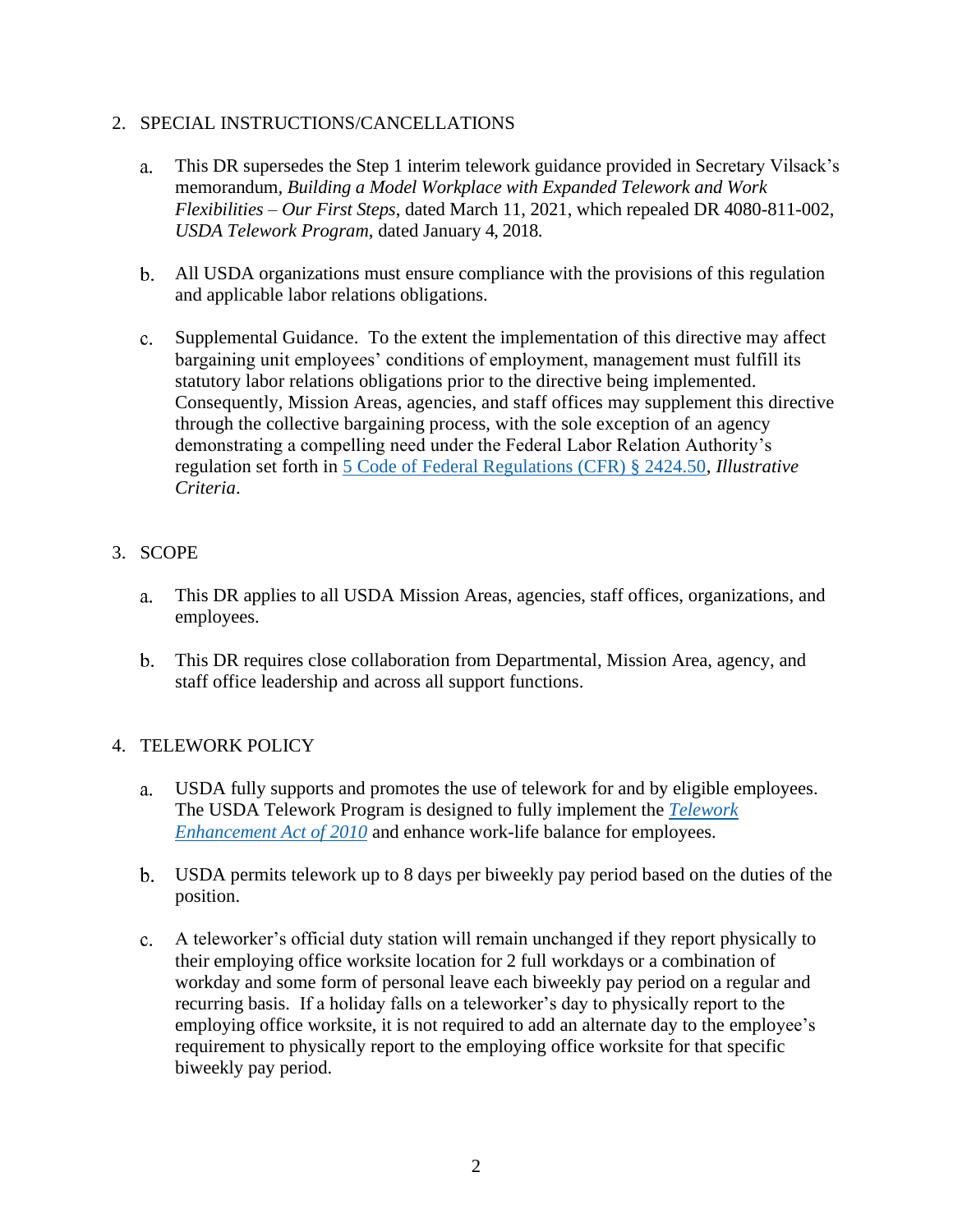- Telework should be used as a strategic tool to recruit and retain a diverse workforce and support employee work-life balance.
- $e.$ Use of telework is a key component of USDA's ability to operate in situations in which working from the official worksite is unsafe or unavailable. Unscheduled telework will be considered and may be authorized or required during inclement weather, emergency situations that involve national security, extended emergencies, or other unique situations as determined by the Office of Personnel Management (OPM) or USDA. Mission Area, agencies, and staff offices should incorporate telework into their Continuity of Operations Plan (COOP).
- f. Eligibility
	- (1) All USDA employees, regardless of tenure, grade, job series, title, or supervisory designation are presumed eligible for telework unless prohibited by other exclusionary provisions of this regulation or negotiated as part of a collective bargaining agreement (CBA).
	- (2) Employees occupying a telework eligible position may telework up to 8 days per pay period based on the duties of the position and the amount of onsite activities that must be performed. Employees, in positions ineligible for telework and those performing similar functions will be treated as fairly and equitably as those that telework. All approved telework arrangements must be documented on an [Agriculture Department](https://www.usda.gov/sites/default/files/documents/ad-3018-telework-agreement.pdf) (AD) 3018, *USDA Telework Agreement* form and must conform to any applicable negotiated labor agreement.
	- (3) Positions may be identified as ineligible for telework based only on the following criteria:
		- Position duties require daily physical presence and do not include any portable or administrative work that can be accomplished from an alternate office or location.
		- Position responsibilities require daily access to specialized equipment located at the official worksite and do not include any portable or administrative work that can be accomplished from an alternate office or location.
		- Position activities require daily access to classified materials and do not include any portable or administrative work that can be accomplished from an alternate office or location.
	- (4) Employees may be identified as ineligible for telework based only on the following criteria:
		- (a) Performance. An employee may be found ineligible for telework if their performance falls below fully successful. In such circumstances, supervisors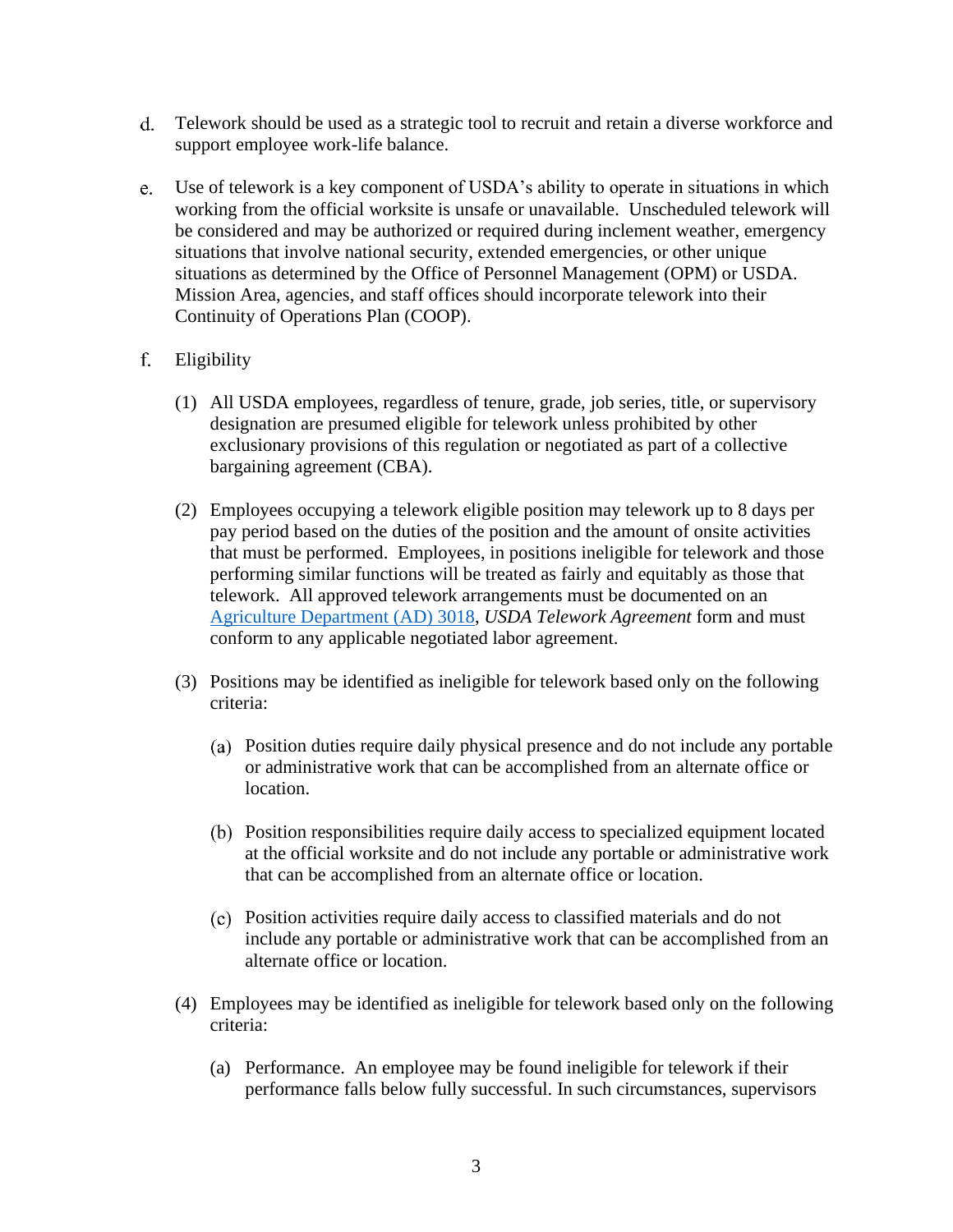are required to initiate corrective action in accordance with [DR 4040-430,](https://www.usda.gov/directives/dr-4040-430) *Employee Performance and Awards*. The employee's eligibility for telework must be reassessed every 12 months from the date the supervisor determined that the performance fell short.

- (b) Conduct. An employee may be found ineligible for telework if the employee was subject to formal disciplinary action, adverse action, or was placed on a leave restriction within the previous 12 months.
- (c) Permanent Ineligibility. As specified in the *Telework Enhancement Act*, an employee is permanently ineligible for telework if they have been formally disciplined for the following:
	- 1 Violation of 5 CFR Part [2635,](https://www.govinfo.gov/content/pkg/CFR-2021-title5-vol3/pdf/CFR-2021-title5-vol3-part2635.pdf) Subpart G, *Misuse of Position*, of the *Standards for Ethical Conduct for Employees of the Executive Branch* for viewing, downloading, or exchanging pornography, including child pornography, on a Federal Government computer or while performing their official duties; or
	- 2 Absence Without Leave (AWOL). AWOL is a non-pay status that covers an absence from duty that is not approved. Any USDA employee AWOL for 5 or more days in any calendar year is permanently ineligible.
- Temporary Eligibility. In certain circumstances, an agency may temporarily designate the location of the agency worksite for an employee's position (i.e., the place where the employee would normally work, absent a Telework agreement) as the official worksite even though the employee is not able to report at least twice each biweekly pay period on a regular and recurring basis to the Mission Area, agency, or staff office worksite. The employee must be expected to return to the Mission Area, agency, or staff office worksite at some point in the future on a regular and recurring basis. It is the responsibility of the employee's immediate supervisor to decide when it no longer is proper to apply the temporary exception. However, if a teleworking employee is not expected to report to the Mission Area, agency, or staff office worksite on a regular and recurring basis in the future, the temporary exception would no longer be applicable. Supervisors must periodically review (at least every 3 months) an employee's temporary full-time telework arrangement to ensure any approved temporary exception continues to apply. A supervisor may waive this requirement on a temporary basis in situations such as:
	- 1 Recovery from an injury or medical condition;
	- 2 Emergency conditions that prevent an employee from commuting to the official worksite, such as a severe weather emergency or public health crisis;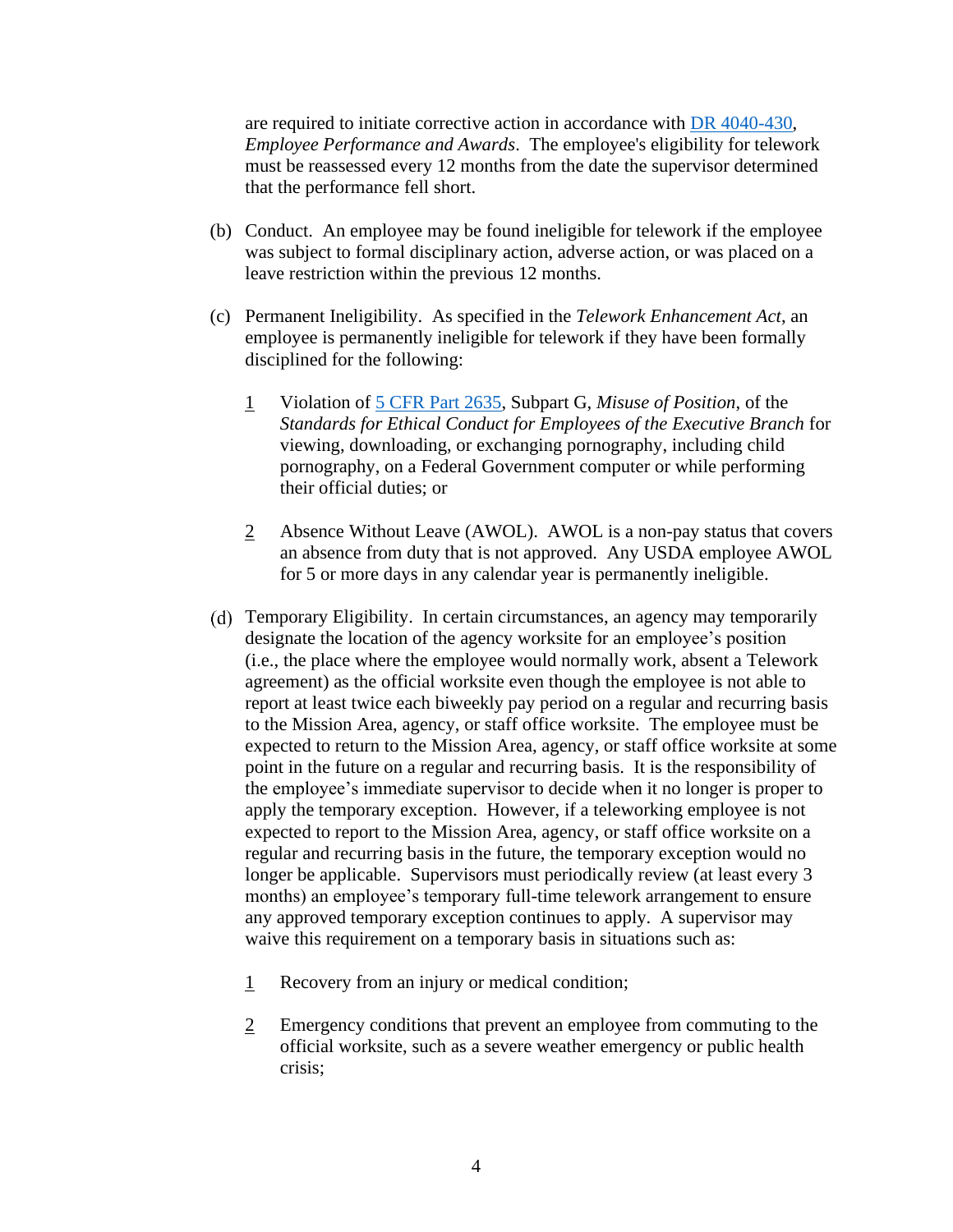- 3 An extended period of approved absence from work, e.g*.,* paid leave;
- 4 A period during which the employee is in temporary duty travel status away from the official worksite; or
- 5 A period during which an employee is temporarily detailed to work at a location other than a location covered by a Telework agreement.
- Telework should be considered, when appropriate, for reasonable accommodation requests for employees with a disability or for accommodation of religious beliefs. All reasonable accommodation requests, including those for telework, must comply with [DR 4300-008,](https://www.usda.gov/directives/dr-4300-008) *Reasonable Accommodations and Personal Assistance Services for Employees and Applicants with Disabilities*.

### 5. TELEWORK PROCEDURES

- Telework Participation a.
	- (1) Telework agreements remain in effect until a change is initiated, though it is a good practice for supervisors to review telework agreements with employees on an annual basis. Either management or an employee may initiate a change to a Telework agreement with a minimum of 45 calendar days advance written notification, or as required by the terms of a CBA, except in emergency situations where the timeframe may be shorter.
		- Teleworking employees are expected to perform their duties and responsibilities at an acceptable level of competence. In accordance with the terms and provisions of any applicable CBA, participation in telework may be changed, suspended, or terminated by management if an employee no longer meets the eligibility criteria or performance expectations.
		- Management will provide sufficient written notice if possible, usually at least 45 calendar days, or as required by the terms of a CBA, before changing, suspending, or terminating a Telework agreement to allow the affected employee to make necessary arrangements. The notice will include the reason, effective date, and any appeals or grievance procedures available to the employee. Consent or acknowledgement via signature by the employee is not required for the modification or termination to take effect.
		- Changes (e.g., change in position or change requested by management or employee) will require a new or updated Telework agreement to be completed. A new Telework agreement is not needed for temporary changes in position or supervisor (e.g., due to detail, temporary promotion, or assignments of a short duration).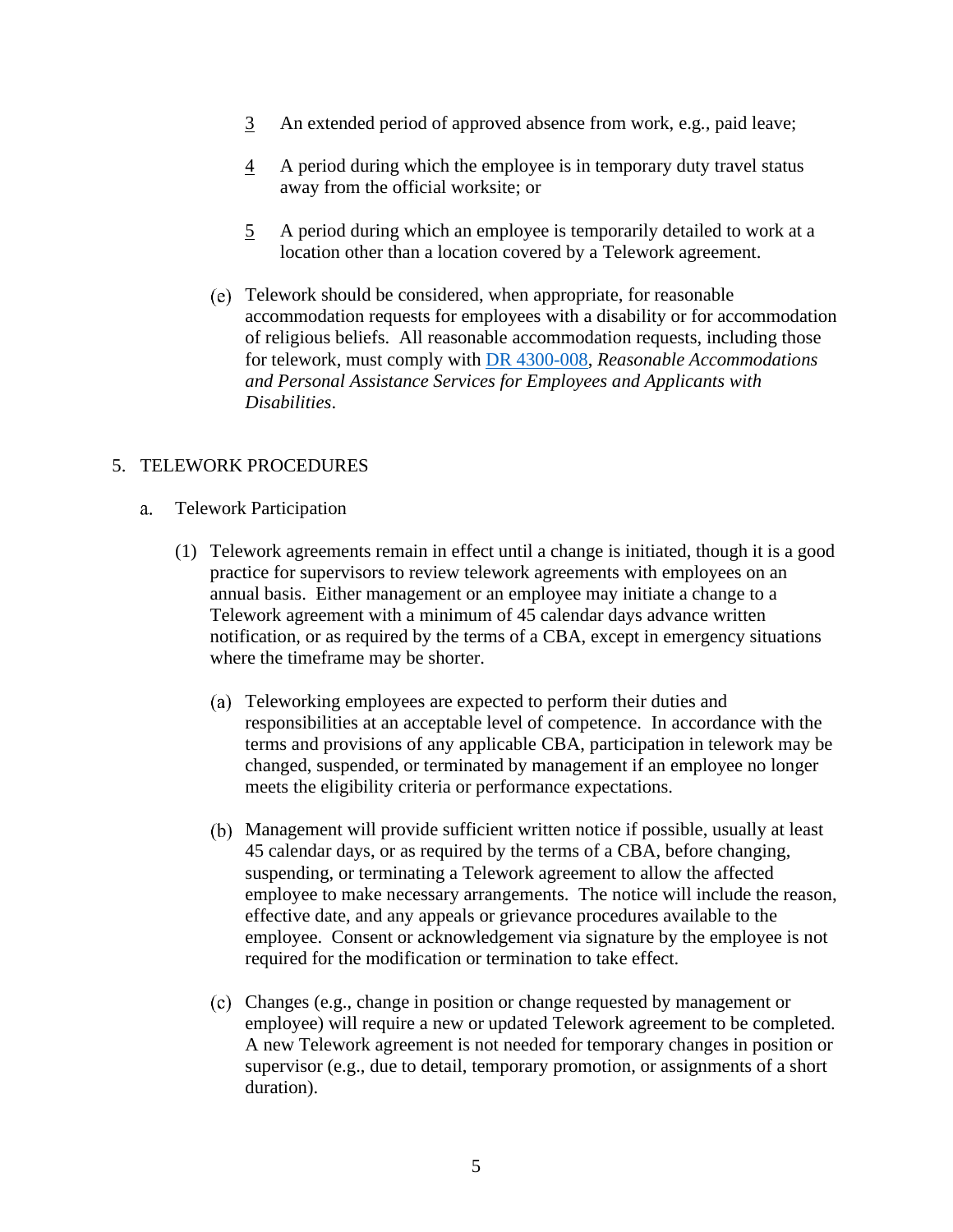- (2) In accordance with this DR and the terms and provisions of any applicable CBA, management reserves the right to call employees back to the office, even on scheduled telework days, with at least a 24-hour notice.
- (3) Teleworkers and remote workers may participate in flexible and compressed work schedules or other flexible work arrangements.
- (4) Telework is voluntary for all USDA employees. At a minimum, every employee must decide either to participate in the telework program or affirmatively opt out of the telework program by completing the AD-3018 form and giving it to their immediate supervisor.
- b. Unscheduled and Emergency Telework
	- (1) OPM or USDA authorized officials may announce emergency operating status guidance allowing for unscheduled or required telework beyond that outlined in the OPM early dismissal guidance for weather events.
	- (2) Management may order employees to evacuate from their worksite and perform work from their home, or an alternative location, during inclement weather, public health crisis, or other emergency without regard to whether the employee has a Telework agreement in place at the time the order to evacuate is issued. Departmental and Mission Area, agency, or staff office COOPs should be followed.
	- (3) Employees with a Telework agreement are expected to telework or take other authorized leave (paid or unpaid), paid time off or a combination of both, as approved by the Mission Area, agency, or staff office.
	- (4) Teleworkers generally are ineligible for weather and safety leave when a closure is announced, except in rare circumstances:
		- Weather and safety leave may be granted to a telework-ready employee who, in the Mission Area, agency, or staff office's judgment, could not have reasonably anticipated the severe weather or other emergency condition so did not take home needed equipment or work.
		- Weather and safety leave may be granted to a telework-ready employee who is prevented from safely working at the alternate site because of the severe weather or other emergency event (e.g., electrical power or broadband outage, fire, flooding or heating and cooling failures). In this case, the home or other approved telework site is also affected in such a way that work cannot be safely performed. Employees must communicate with their supervisors as soon as possible when such work disruptions occur. For more detailed guidance relative to weather and safety leave regulations see [5 CFR § 630.1603,](https://www.govinfo.gov/content/pkg/CFR-2021-title5-vol1/pdf/CFR-2021-title5-vol1-sec630-1603.pdf) *Authorization*, and OPM's *[Governmentwide Dismissal and Closure Procedures](https://www.opm.gov/policy-data-oversight/pay-leave/reference-materials/handbooks/dcdismissal.pdf)*.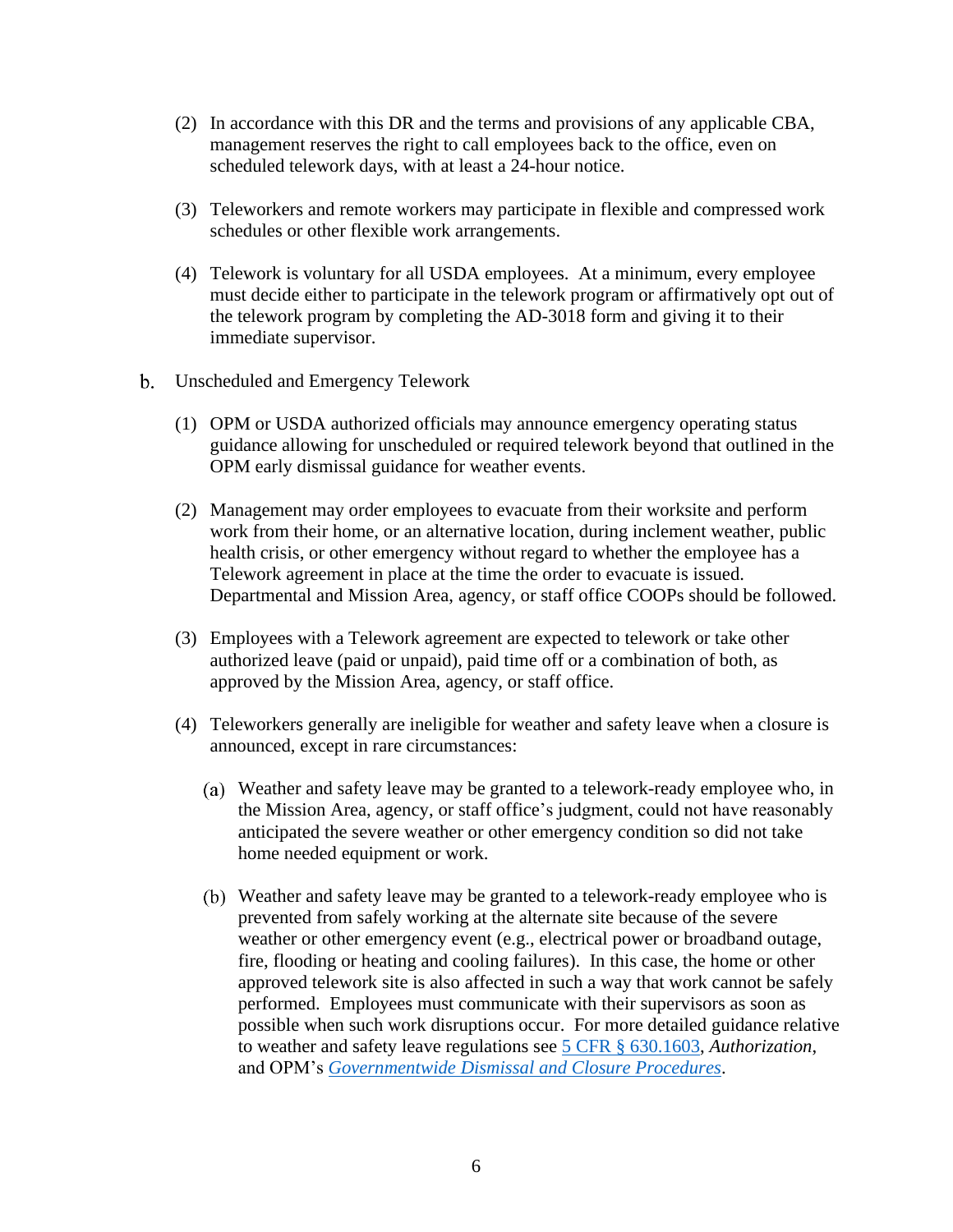- Teleworkers who are working in the office when an early departure is announced generally may receive weather and safety leave for time required to commute home (excluding the period for an unpaid lunch break. This means that telework participants must complete the remaining hours of their workday (if any) either by teleworking or taking leave (paid or unpaid) or other paid time off once they arrive home.
- Time and Attendance (applies to teleworkers and remote workers)
	- (1) Employees must follow their Mission Area, agency, or staff office-specific procedures for accurately coding time spent teleworking and working remotely.
	- (2) USDA procedures for requesting and approving overtime, credit hours, and leave apply to all USDA employees, including teleworkers and remote workers.
- Safety
	- (1) USDA encourages teleworkers and remote workers to be proactive in ensuring a safe alternate worksite and safe work habits.
	- (2) As a remote worker or while teleworking from an alternate worksite, USDA employees may be covered by the following:
		- *Federal Tort Claims Act* (FTCA), [28 United States Code \(U.S.C.\) §§ 2671-](https://www.govinfo.gov/content/pkg/USCODE-2019-title28/pdf/USCODE-2019-title28-partVI-chap171.pdf) [2680,](https://www.govinfo.gov/content/pkg/USCODE-2019-title28/pdf/USCODE-2019-title28-partVI-chap171.pdf) *Tort Claims Procedure*; and
		- Federal Employees' Compensation Act (FECA), [5 U.S.C. Chapter 81,](https://www.govinfo.gov/content/pkg/USCODE-2019-title5/pdf/USCODE-2019-title5-partIII-subpartG-chap81.pdf) *Compensation for Work Injuries*.
	- (3) Employees are covered by FECA at their alternate worksite if an injury occurs while performing their official duties.
	- (4) If an injury occurs, the employee must notify their supervisor immediately, provide details of the incident or injury, and complete the following Department of Labor (DOL), Occupational Safety and Health Administration (OSHA) forms:
		- (a) OSHA, [Form 301,](https://www.osha.gov/sites/default/files/OSHA-RK-Forms-Package.pdf) *Log of Work-Related Injuries and Illnesses*; and
		- (b) DOL, FECA [Form CA-1,](https://www.dol.gov/sites/dolgov/files/owcp/regs/compliance/ca-1.pdf) *Federal Employee's Notice of Traumatic Injury and Claim for Continuation of Pay/Compensation*; or
		- (c) DOL, FECA CA-2 Form(s):
			- 1 [Form CA-2,](https://www.dol.gov/sites/dolgov/files/owcp/regs/compliance/ca-2.pdf) *Notice of Occupational Disease and Claim for Compensation*; and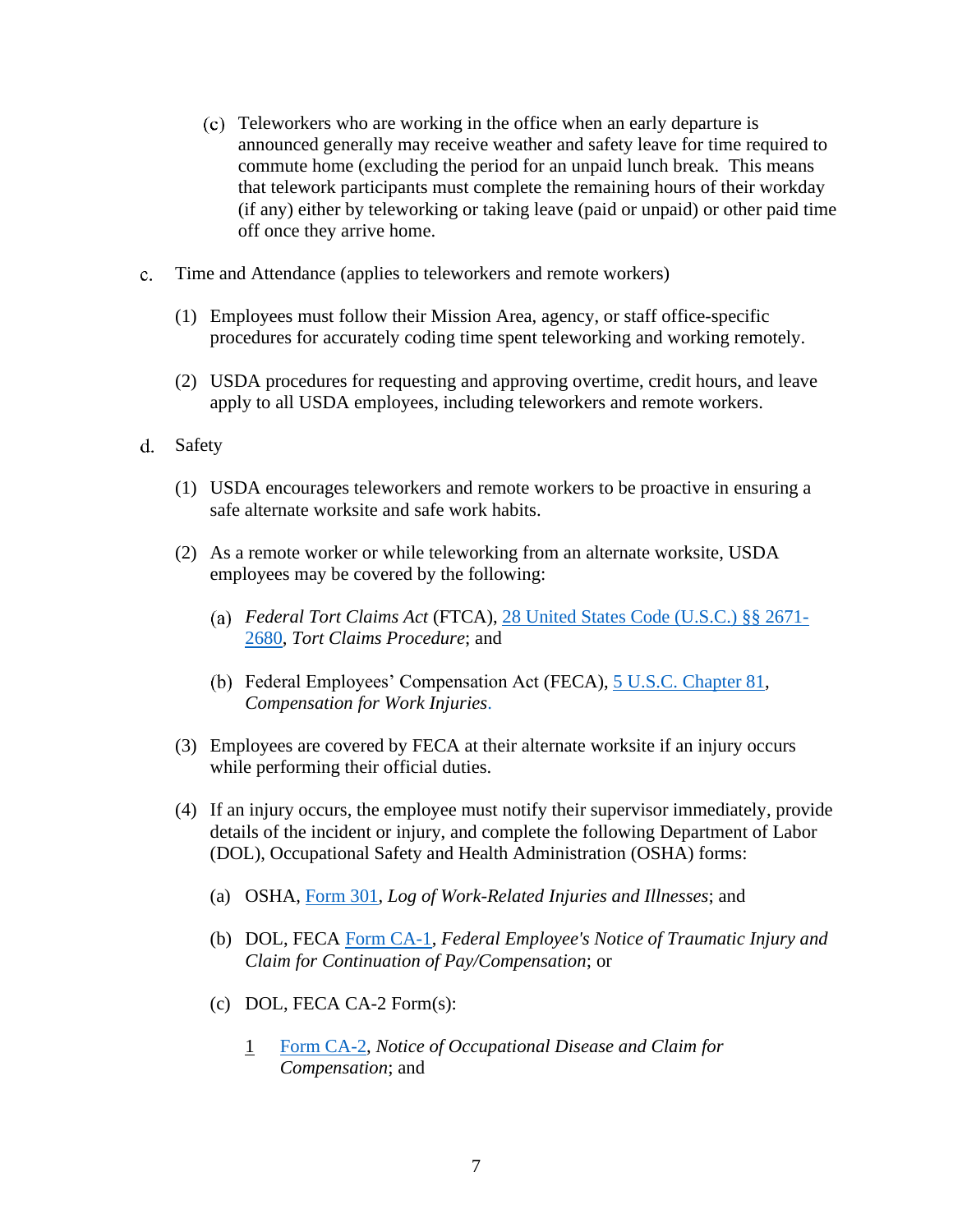- 2 [Form CA-2a,](https://www.dol.gov/sites/dolgov/files/owcp/regs/compliance/ca-2a.pdf) *Notice of Recurrence*; and
- (d) As applicable, for *Federal Employee's Notice of Traumatic Injury and Claim for Continuation of Pay/Compensation (CA-1)* situations, employees can access the DOL Employees' Compensation Operations and Management Portal (ECOMP) through the *[How to File a Form](https://www.ecomp.dol.gov/content/help/HowToFile.html)* website.
- (5) The Government is not liable for damages to the employee's personal or real property while the employee is teleworking, except to the extent the Government is held liable by the FTCA*.*
- Reasonable Accommodation and Medical Telework
	- (1) An employee seeking to telework or work remotely as a reasonable accommodation is required to follow the policies and procedures outlined in DR 4300-008.
	- (2) It is not a requirement to document or track a Telework agreement or a Mission Area, agency or staff office unique remote work agreement approved for a reasonable accommodation. However, written documentation in another format may be needed to document the efficacy of the organization's reasonable accommodation arrangement with the employee.
- $f_{\perp}$ Telework Appeals
	- (1) Appeals of the denial of an employee's request to telework are governed by  $\overline{DR}$ [4070-771-001,](https://www.usda.gov/directives/dr-4070-771-001) *Administrative Grievance System*, or the applicable negotiated grievance procedure for bargaining unit employees.
	- (2) Employees may appeal the following denials of telework:
		- A written decision of ineligibility based on the duties of the position or the employee's suitability for telework;
		- Denial of an employee's request to telework documented by the submission of a Telework agreement;
		- Management termination of an existing Telework agreement; and
		- Denial of an employee's request to telework without a valid business reason yet, the employee is approved for ad hoc telework.

#### 6. REMOTE WORK POLICY

USDA fully supports and promotes remote work arrangements for and by employees a. occupying remote work eligible positions. The USDA remote work policy as described in this DR is intended to enhance the work-life balance for employees.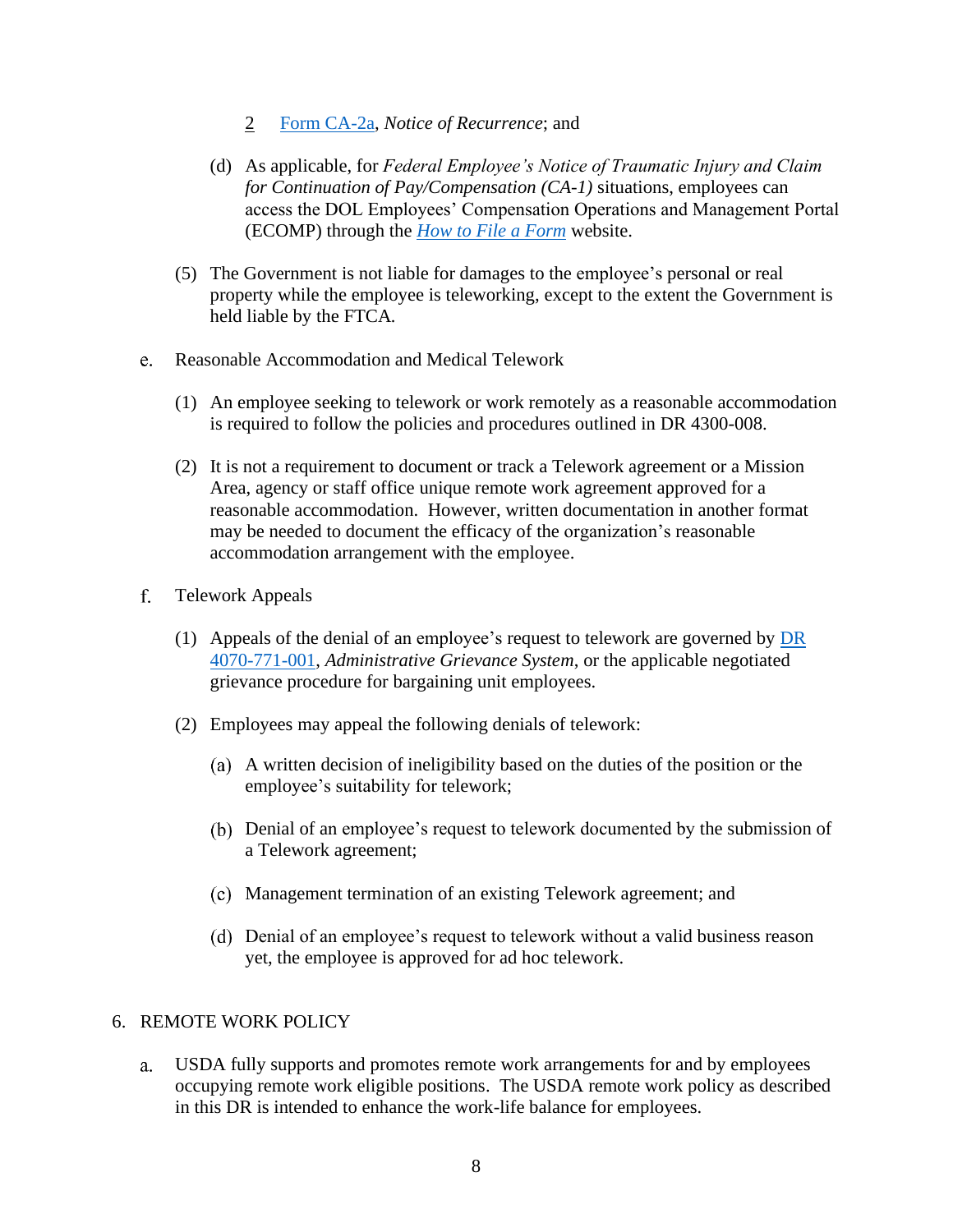- OPM permits Mission Areas, agencies, and staff offices to develop their own agencyspecific remote work policies and forms and to implement a strategic and comprehensive framework for such policies. While employees and organizations benefit from remote work arrangements, such arrangements are subject to a Mission Area, agency, or staff office's budget, business and operational needs, this DR, and the terms and provisions of any applicable CBA. USDA organizations must create formal remote work agreement forms to document employee requests, approvals and denials of remote work opportunities.
- Remote work is an arrangement under which USDA employees are scheduled to perform their position's job duties at an approved alternate worksite, typically the employee's residence. The remote worksite may be within or outside of the local commuting area of the Mission Area, agency, or staff office's worksite. Remote work employees will be expected to work at a designated approved location, typically the employee's residence, on a regular and continuing basis.
- Remote work arrangements may be used for a variety of business reasons, including, but not limited to:
	- (1) Retaining high performing employees who must move for personal reasons and would otherwise leave the USDA;
	- (2) Recruiting employees with specialized skills, who may not want or be able to relocate for personal reasons;
	- (3) Achieving Mission Area, agency, or staff office real estate or other business cost reductions;
	- (4) Reducing costs associated with filling vacancies when employees must relocate; and
	- (5) Increasing employee work-life balance, resulting in increased morale.
- Remote Work Eligibility. At a minimum, the following conditions or criteria will be considered when a remote work arrangement is requested or when included in a Job Opportunity Announcement (JOA):
	- (1) As part of the ongoing position management processes, each USDA Mission Area, agency, or staff office will review positions to determine eligibility for a remote work arrangement. Eligibility must be determined prior to posting a JOA; and
	- (2) A Mission Area, agency, or staff office must consider:
		- Job duties that only can be performed onsite and the amount of time required to complete such duties in a typical bi-weekly pay period;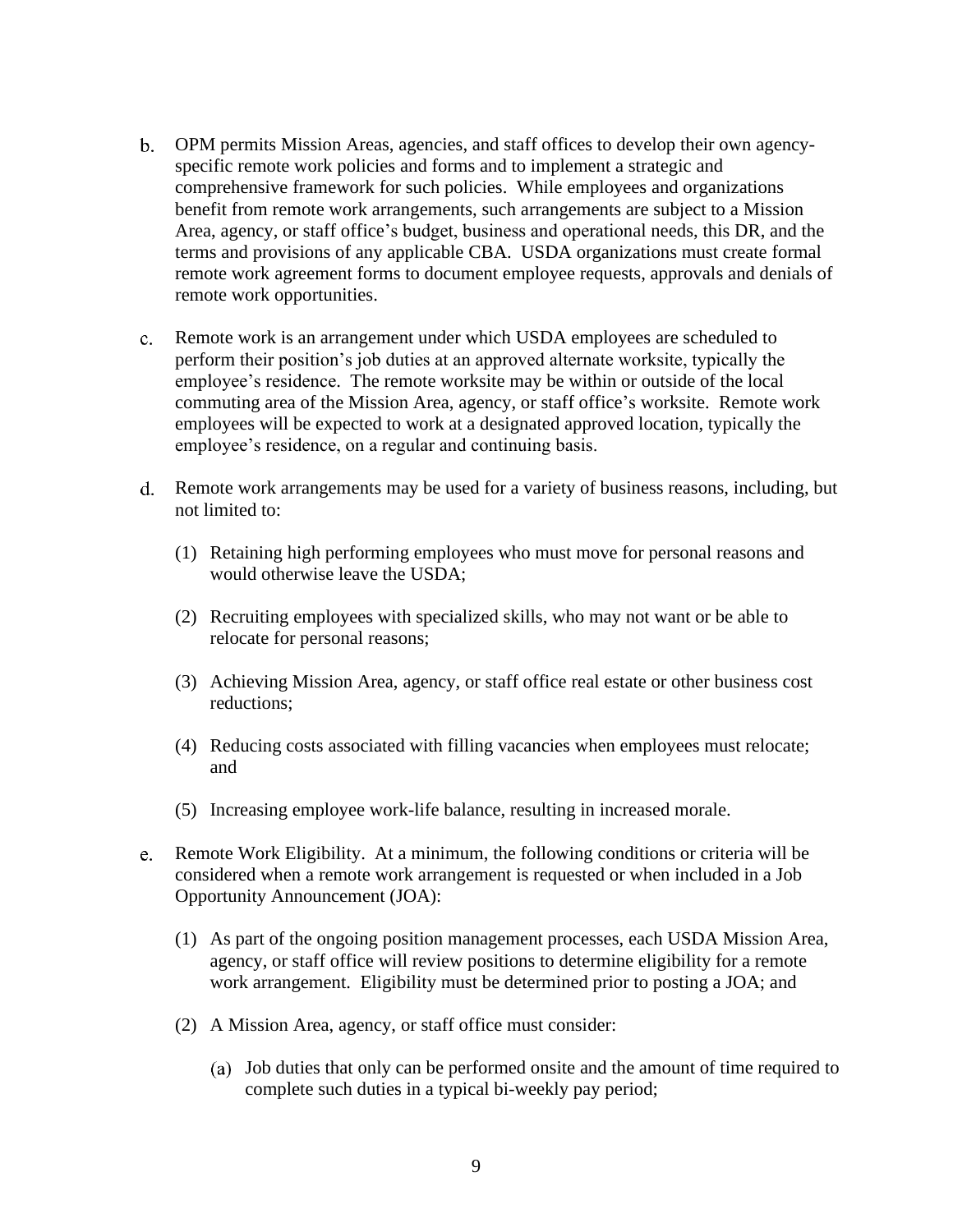- (b) The amount of time required each week to participate in other aspects of the work unit operations such as training, meetings, or collaboration, including collaboration with stakeholders that cannot be conducted virtually;
- The type and frequency of travel associated with the position; and
- Any requirement for accessing classified information.

### 7. REMOTE WORK PROCEDURES

- Although remote employees generally are not expected to report to the Mission Area, a. agency, or staff office worksite, the supervisor can require the presence of a remote employee at the worksite in certain situations, e.g., random drug testing, training, or an official meeting. Supervisors should provide as much advance notice as possible.
- Remote work arrangements should be cost-neutral or low-cost, to the extent practical, after factoring in the net cost savings accrued moving each employee to a remote arrangement. Supervisors should minimize official travel between the remote work location and the Mission Area, agency, or staff office worksite unless necessary to accomplish mission critical or operational needs or where alternative virtual communication means (e.g., teleconference, virtual meetings) are not suitable or available.
- When travel is required, clear communication between the employee and supervisor will ensure an accurate understanding of mutual responsibilities and obligations. When a Mission Area, agency, or staff office authorizes a remote employee to travel to an office worksite for official duty, the agency will pay travel costs consistent with applicable travel regulations and policies.
- Remote employees must be treated equitably for appraisals of job performance, training, awards, reassignment, promotions, changes in grade, work requirements, approval of overtime work, flexible and compressed work schedules, and other actions within management's discretion. Remote employees are entitled to receive progress reviews and annual performance appraisals from their supervisors in accordance with USDA's performance management policies.

#### 8. ESTABLISHING OR CHANGING A REMOTE WORK ARRANGEMENT

- When creating a JOA, hiring managers must identify:
	- (1) Whether the position is eligible for a telework or remote work arrangement; and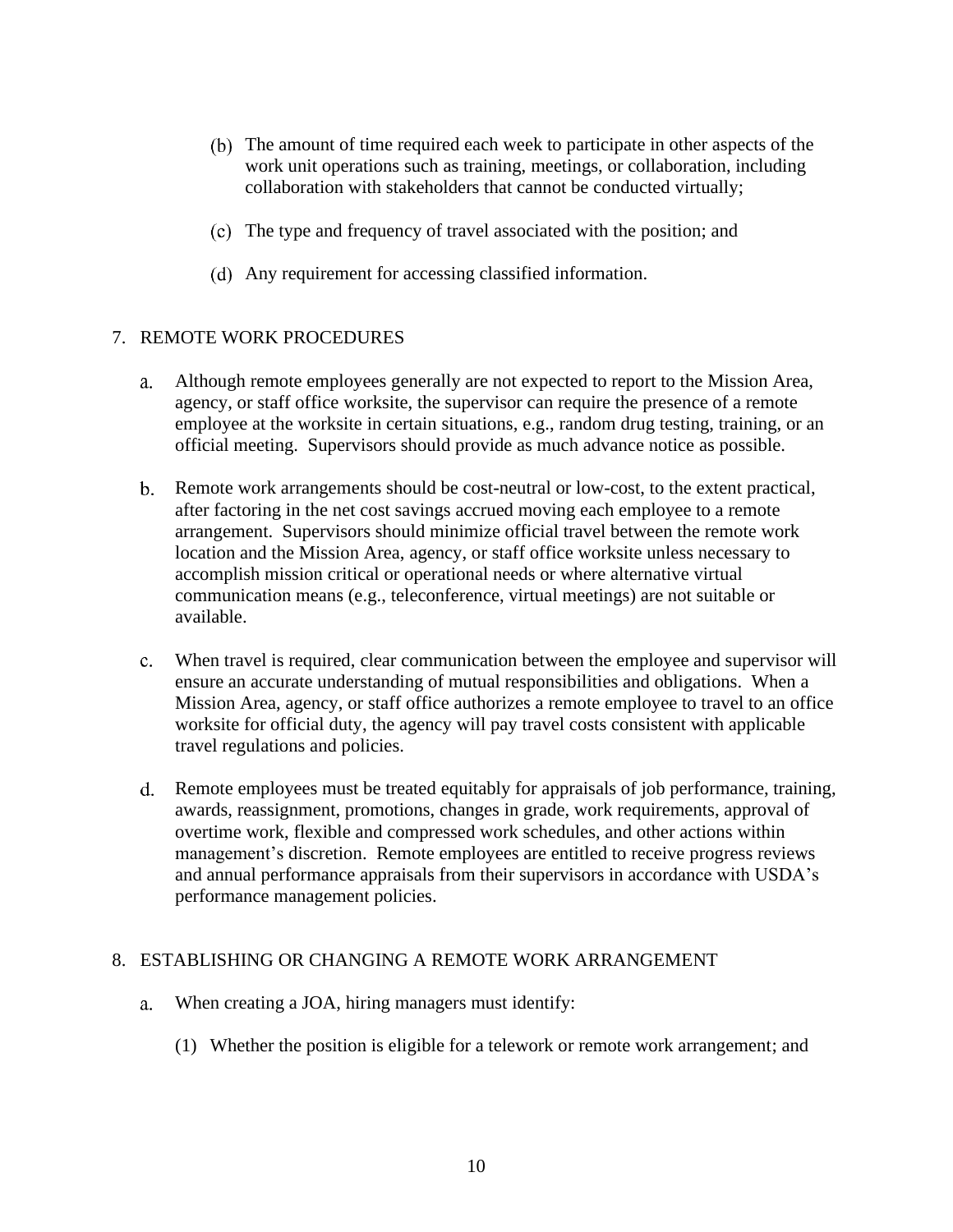- (2) Whether a remote work arrangement is required for the position. Candidates accepting a position where a remote work arrangement is required must accept the arrangement as a condition of employment.
- USDA employees may request to work remotely, to change an existing remote work arrangement, or to terminate their remote work arrangement. Absent urgent circumstances and in accordance with the terms of an applicable CBA, employee requests to change their remote work location or remote work arrangement is limited to once every 6 months. The employee requesting a change must:
	- (1) Discuss the request with their supervisor. Changing the employee's duty station likely will affect the employee in several ways (e.g., locality pay, Reduction-in-Force (RIF) competitive area, bargaining unit status, unemployment compensation). When discussing such requests with the employee, management must address other available workplace flexibilities, including but not limited to, alternative work schedules, details, leave options (e.g., extended leave without pay (LWOP), and shared leave programs.
	- (2) The employee then may submit a request for a remote work arrangement, change to a remote work arrangement, or termination of a remote work arrangement in writing. The request must include the proposed duty station and effective date.
- c. To the extent the eligibility criteria in Section  $6e(2)$  of this directive are met, supervisors normally will approve requests to set up a remote work arrangement from employees occupying positions that are remote-eligible. Supervisors may consider, however, whether there is a need to limit the geographic location of the duty station for the remote work arrangement due to travel or other mission requirements.
- Supervisory considerations of employee requests to change or terminate a remote work arrangement include:
	- (1) That the proposed creation or change of a remote work arrangement does not negatively affect the Mission Area, agency, or staff office's budget or ability to execute its mission; and
	- (2) Requests to terminate a remote work arrangement may be denied due to space limitations within a Mission Area, agency, or staff office worksite.
- Generally, to the extent the eligibility criteria in Section 6e(2) of this directive are e. present, employees may be considered eligible for a remote work arrangement. However, as with telework, an employee becomes permanently ineligible for a remote work arrangement if they have been formally disciplined for either:
	- (1) A violation of Subpart G, *Misuse of Position*, of the *Standards for Ethical Conduct for Employees of the Executive Branch* for viewing, downloading, or exchanging pornography, including child pornography, on a Federal Government computing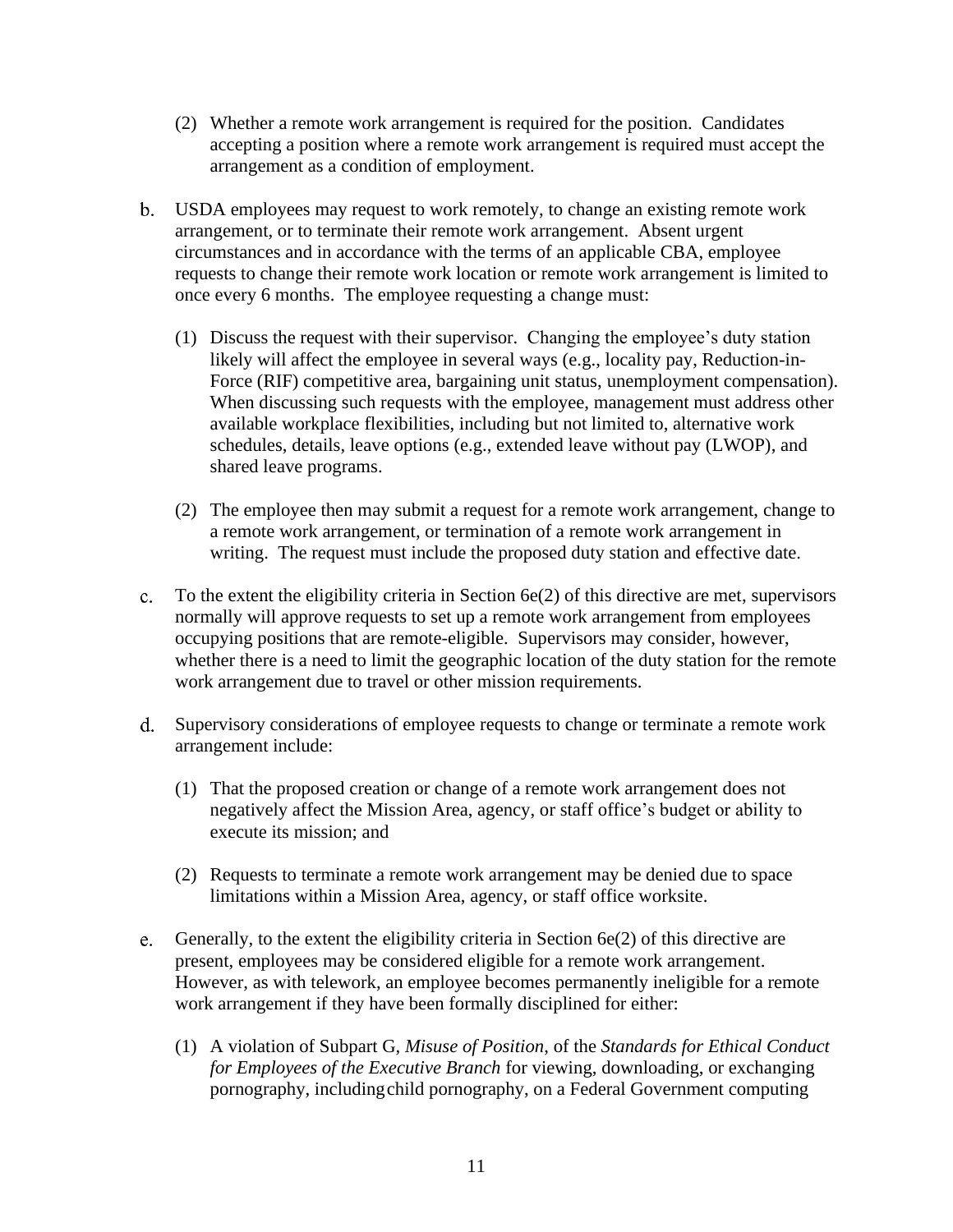device to include cell phones and tablets or while performing official, Federal Government duties; or

- (2) Absence without leave (AWOL) for 5 or more days in any calendar year.
- Performance and Conduct. Employees on remote work arrangements are subject to the same laws, rules, regulations, and policies that address performance deficiencies and employee misconduct.
- In USDA, appeals to a denial of a request for a remote work arrangement are governed by DR 4070-771-001or the applicable negotiated grievance procedure for bargaining unit employees.

### 9. PAY, HOLIDAY, AND TIME AND ATTENDANCE

- The basic rate of pay of a remote employee is determined by the employee's base pay a. rate, the applicable locality pay rate and any special pay rate associated with the employee's official duty station of record, as recorded on the employee's OPM [Standard](https://www.opm.gov/forms/pdfimage/sf50.pdf)  [Form \(SF\)-50,](https://www.opm.gov/forms/pdfimage/sf50.pdf) *Notification of Personnel Action*. For remote employees, the official worksite typically is their residence.
- Teleworker and remote workers are required to follow Departmental policies and procedures for requesting and using approved leave. Leave should be requested and approved in accordance with standard leave approval procedures, with leave hours accurately recorded in the time and attendance system.
- Mission Areas, agencies, and staff offices generally should not pay relocation expenses related to remote work arrangements such as expenses to relocate to a new official duty station or to return to the Mission Area, agency, or staff office worksite when such arrangements were requested by the employee and is not the result of a directed reassignment.
- Remote work employees traveling on official business are eligible for the same travel benefits as non-remote work employees. Supervisors should, whenever possible, minimize official travel for remote employees. Alternate communication technologies should be leveraged to the greatest extent possible to minimize travel unless necessary.
- Remote work employees generally will not have an assigned or dedicated workspace at the Mission Area, agency, or staff office worksite. Performance issues of remote employees will be addressed in accordance with USDA policies, regulations, and applicable CBA provisions. Absent exigent circumstances, supervisors are expected to allow the employee to continue as a remote employee while addressing performance or conduct issues in accordance with USDA policies and in accordance with the terms and provisions of any applicable CBA.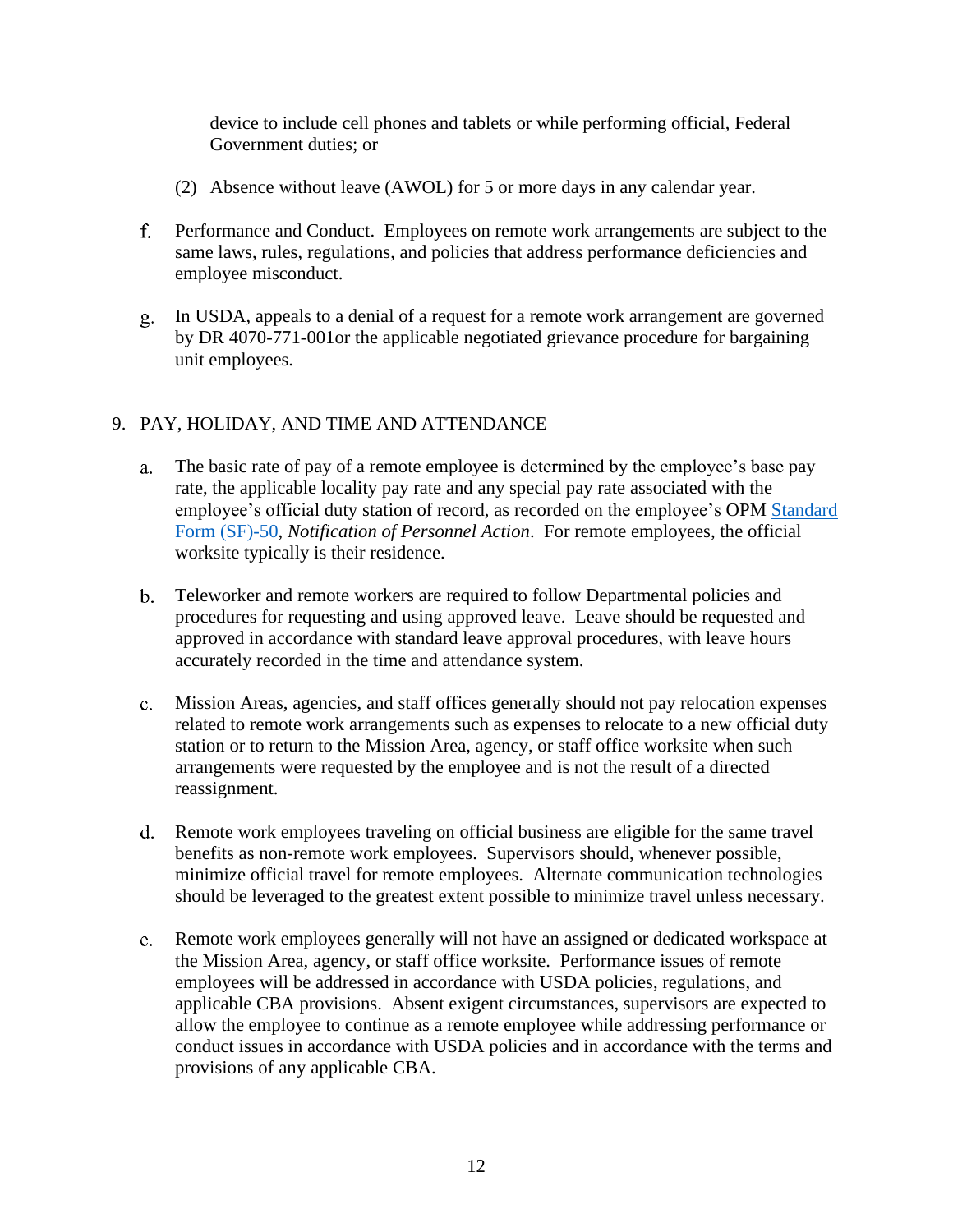- $f_{\rm{r}}$ All required training and travel for remote employees as determined by the supervisor (e.g., mandatory participation at meetings or conferences at the Mission Area, agency, or staff office worksite) will be subject to normal training approval requests, applicable travel regulations, and Mission Area, agency, or staff office funding.
- Remote work employees may be eligible for Workers' Compensation benefits for workrelated injuries or illnesses sustained while in the performance of duty under FECA, which is administered by the DOL's Office of Workers' Compensation Programs (OWCP). For further information, see 5 U.S.C. 81.

## 10. DOMESTIC EMPLOYEES TELEWORKING OVERSEAS

- Domestic Employees Teleworking Overseas (DETO) are overseas work arrangements that allow Federal Executive Branch employees to perform the work requirements and duties of their positions temporarily from approved overseas locations via DETO agreements. Employees have no authorization to telework from a foreign location without approval from USDA and the Department of State (DOS).
- USDA employees who may be considered for a DETO are those who are the spouse or domestic partner of a sponsoring Foreign Service Officer, Federal Civil Service employee, Department of Defense (DoD) employee, or uniformed service member assigned overseas. To be considered for a DETO, the USDA employee must be on the U.S. Government orders of the sponsoring individual assigned overseas.
- DETO requests will be considered on a case-by-case basis. Employees must consult with the OHRM as early as possible in the process because DOS approval can take from 6 months to a year, if not longer.
- Any DETO request must be approved by the applicable Mission Area, agency, or staff office prior to submission to the DOS and must follow the requirements in this DR, the DOS Executive Secretary Memorandum, *Requirements for Executive Branch Employees Teleworking in Foreign Locations*, dated June 7, 2016, and the DOS Foreign Affairs Manual (FAM), [3 FAM 2370,](https://fam.state.gov/FAM/03FAM/03FAM2370.html) *Domestic Employee Teleworking Overseas (DETO)* policy guidance, dated August 11, 2021.
- Before approval, the employee must complete a DETO agreement using the DOS DETO agreement form, fulfill any overseas training requirements, and obtain proper documentation (e.g., passports, visas, work permits) to perform work overseas. The completed DETO agreement must be submitted through the employee's supervisory chain of command for approval. Once approved, it must be submitted to the DOS.
- A DETO may entail significant costs to the Mission Area, agency, or staff office, the employee, or both. Therefore, prior to approving a DETO agreement, the applicable Mission Area, agency, or staff office must be prepared to address any contingencies or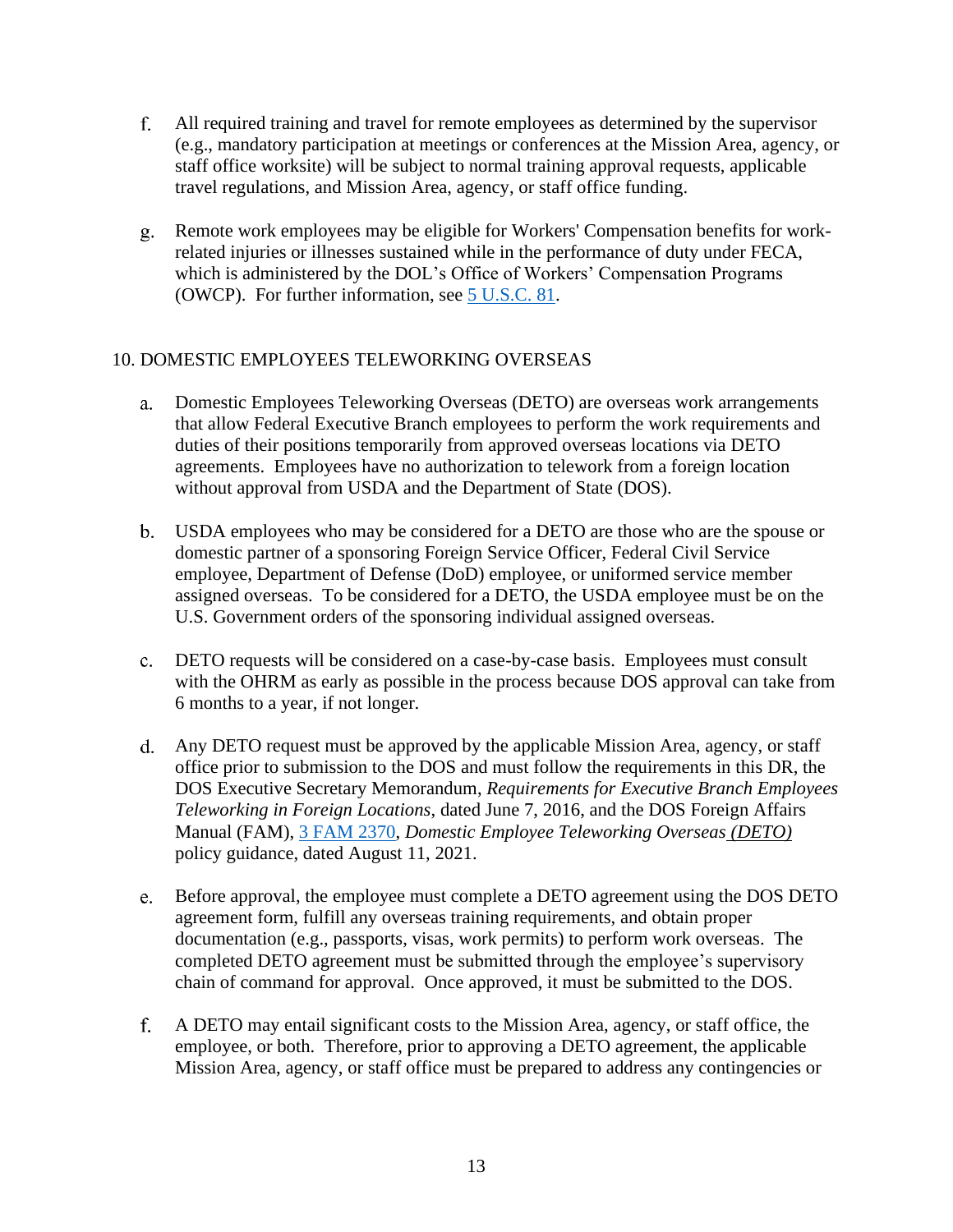problems with the overseas telework arrangement, including situations when the employee or Mission Area, agency, or staff office may need to terminate the DETO.

- Upon approval of a DETO agreement, the approved case must be forwarded to the servicing Human Resource Office to change the employee's duty station to the overseas location. The DOS regulation 3 FAM 2370 governs the availability of overseas allowances, including the termination of locality pay, and other differentials for employees.
- DOS policy requirements apply to all employees working under a DETO.

### 11. ROLES AND RESPONSIBILITES

- The Director, Office of Human Resource Management (OHRM) serving as the USDA a. Chief Human Capital Officer (CHCO), or designee, will serve as the Telework Management Officer (TMO), as required by the *Telework Enhancement Act of 2010*. The TMO will:
	- (1) Advise the Secretary of Agriculture, Mission Area and Agency Heads, and Staff Office Directors of the development and implementation of policies, programs, and oversight of the USDA Telework and Remote Work Programs;
	- (2) Develop and interpret USDA policies and standards for the Telework and Remote Work Programs;
	- (3) Provide Mission Area, agency, and staff office officials with technical assistance and consultative services for Telework and Remote Work Program issues; and report statistics from all Telework Program Coordinators (TPC) as required; and
	- (4) Develop and interpret USDA policies and standards for the equitable implementation of remote work.
- b. Mission Area and Agency Heads, and Staff Office Directors will:
	- (1) Promote the USDA Telework and Remote Work Programs and give all eligible employees the opportunity to participate in telework or remote work arrangements;
	- (2) Determine the suitability of positions for remote work arrangements; this responsibility may be delegated;
	- (3) Hold supervisors and managers accountable for implementing their respective Telework and Remote Work Programs in accordance with this DR;
	- (4) Incorporate information about the availability of telework, remote work, and related policies into new employee orientation and other training programs;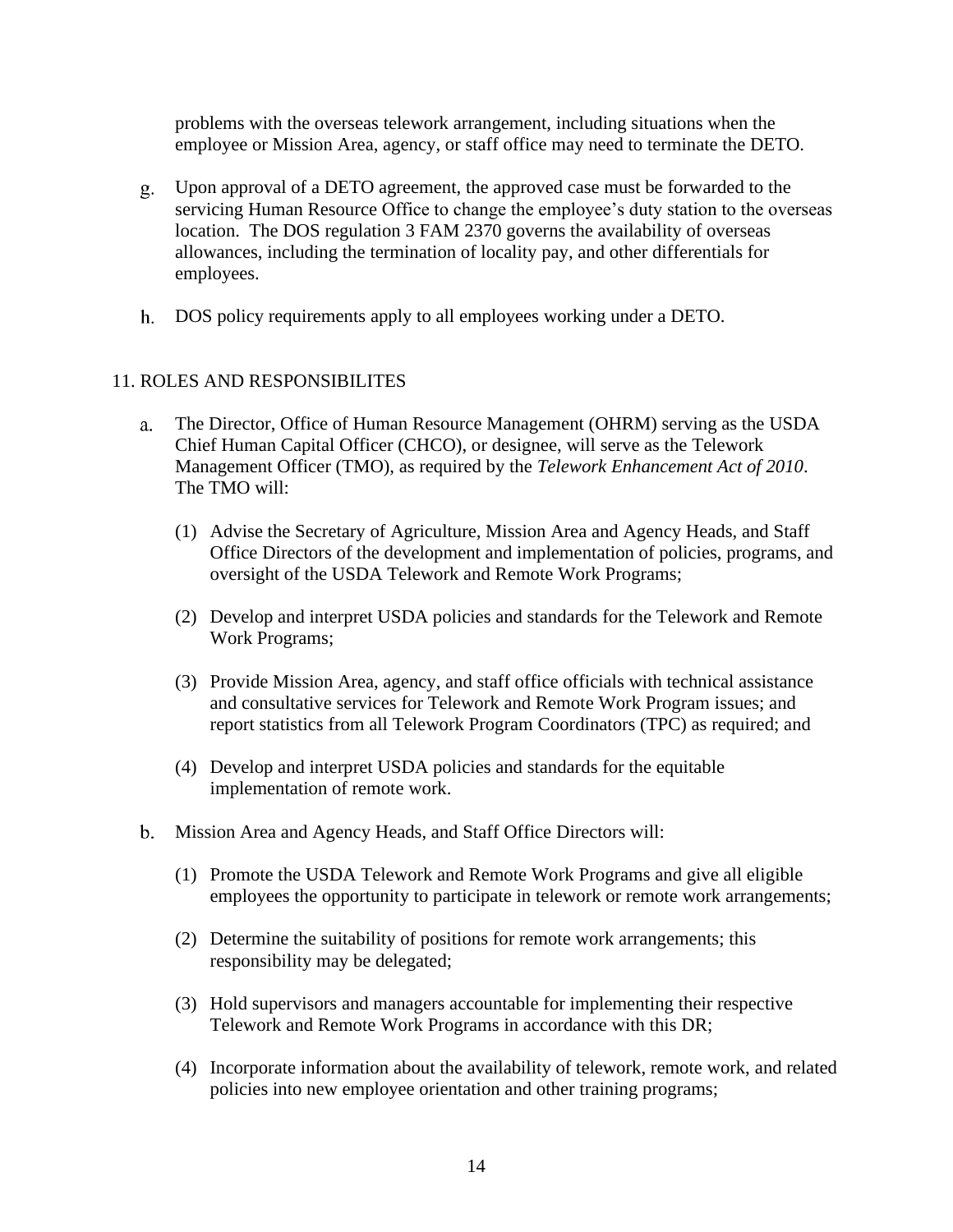- (5) Ensure supervisors and managers are held accountable for evaluating all teleworkers, remote workers, and non-teleworkers under the same employee performance management system and affording the same professional opportunities, assignments, and treatment about work projects assigned, appraisal of job performance, awards, recognition, training and developmental opportunities, promotions, and retention incentives; and
- (6) Designate a Telework Program Coordinator to manage the program.
- TPCs will:  $\mathbf{c}$ .
	- (1) Administer the USDA Telework Program for their respective organizations per this DR and all applicable laws, rules, and regulations;
	- (2) Ensure supervisors are aware of the requirement to notify their employees;
	- (3) Ensure all employees are notified of their eligibility to telework and encourage them to annually review or update their *Telework* a*greement*s or opt-out by selecting the AD-3018 Opt-Out Section check boxes;
	- (4) Notify and provide new employees with a link to or copy of this policy.
	- (5) Ensure supervisors are aware of the requirement to provide written notification and explanation to ineligible employees who are not authorized to participate in the Telework and Remote Work Programs;
	- (6) Ensure supervisors are aware of their responsibility to account for Telework agreements;
	- (7) Ensure supervisors are aware of the requirement that teleworkers who are designated as emergency employees or mission-critical emergency employees are identified as such in their Telework agreements;
	- (8) Ensure managers are aware of the requirement for teleworkers and supervisors to complete required training prior to implementing a Telework arrangement;
	- (9) Coordinate with relevant parties on inventories of available computers, laptops, printers, and other office equipment for use in the Telework Program prior to reporting the property as excess;
	- (10) Promote the appeals process as defined in this DR;
	- (11) Report the required telework program information, as requested by the TMO;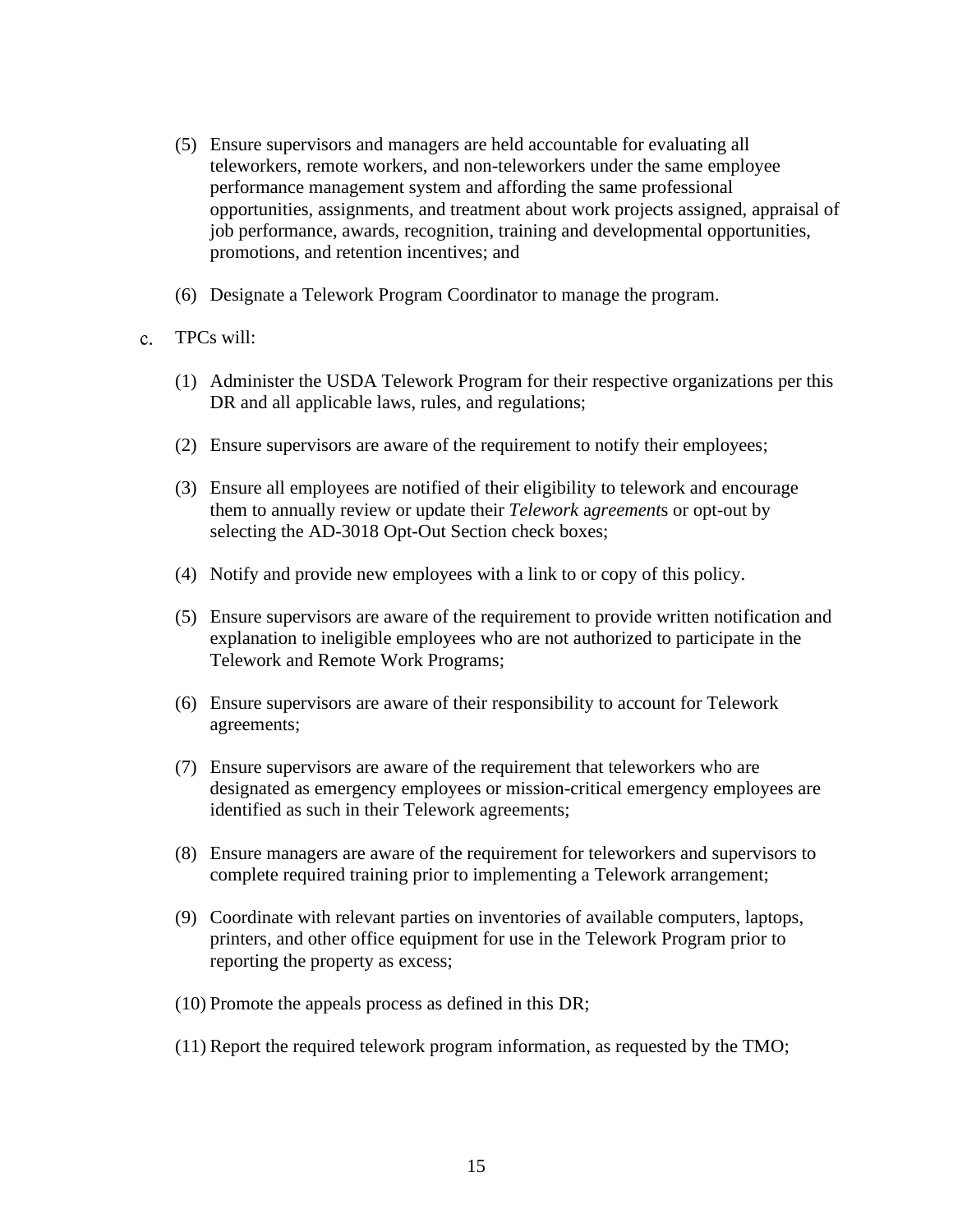- (12) Maintain all documentation in accordance with National Archives and Records Administration (NARA), [General Records](https://www.archives.gov/files/records-mgmt/grs/grs02-2.pdf) Schedule (GRS) 22.2, Section 080, *Supervisor's personnel files*, which requires Telework agreements to be retained for 1 year after the end of the employee's participation in the program;
- (13) Ensure employees are provided information on the USDA Telework and Remote Work Programs, including eligibility criteria and application procedures;
- (14) Ensure employees and supervisors accurately record official time spent in telework or remote work status in the time and attendance system.
- (15) Establish a system to receive feedback from employees about the implementation effectiveness and impact of the Telework and Remote Work Programs; and
- (16) Encourage supervisors to review Telework agreements with their employees annually.
- USDA Supervisors and Managers will:
	- (1) Assist the TPC in administering the Telework and Remote Work Programs including providing copies of approved agreements and notices of agreement terminations;
	- (2) Complete the required Telework training in AgLearn or other specified training system;
	- (3) Notify all assigned employees of their eligibility to telework, work remotely, or optout;
	- (4) Within 10 business days of receipt of a telework or remote work request, meet with the employee to approve, modify, or deny the request based on the *Telework Enhancement Act of 2010* and this DR. If the request is denied or terminated, provide written justification to the employee and the Mission Area, agency, or staff office TPC;
	- (5) Provide written notification and explanation to employees who are not authorized to participate in the USDA Telework and Remote Work Programs;
	- (6) Review approved Telework agreements for all assigned employees annually;
	- (7) Ensure consistent and fair administration of the Telework and Remote Work Programs policies and procedures in their areas of responsibility;
	- (8) Upon approval of a Telework agreement or Remote Work agreement, establish and communicate clear expectations with employees regarding methods of communication, (i.e., customer service, timeframes for returning phone calls,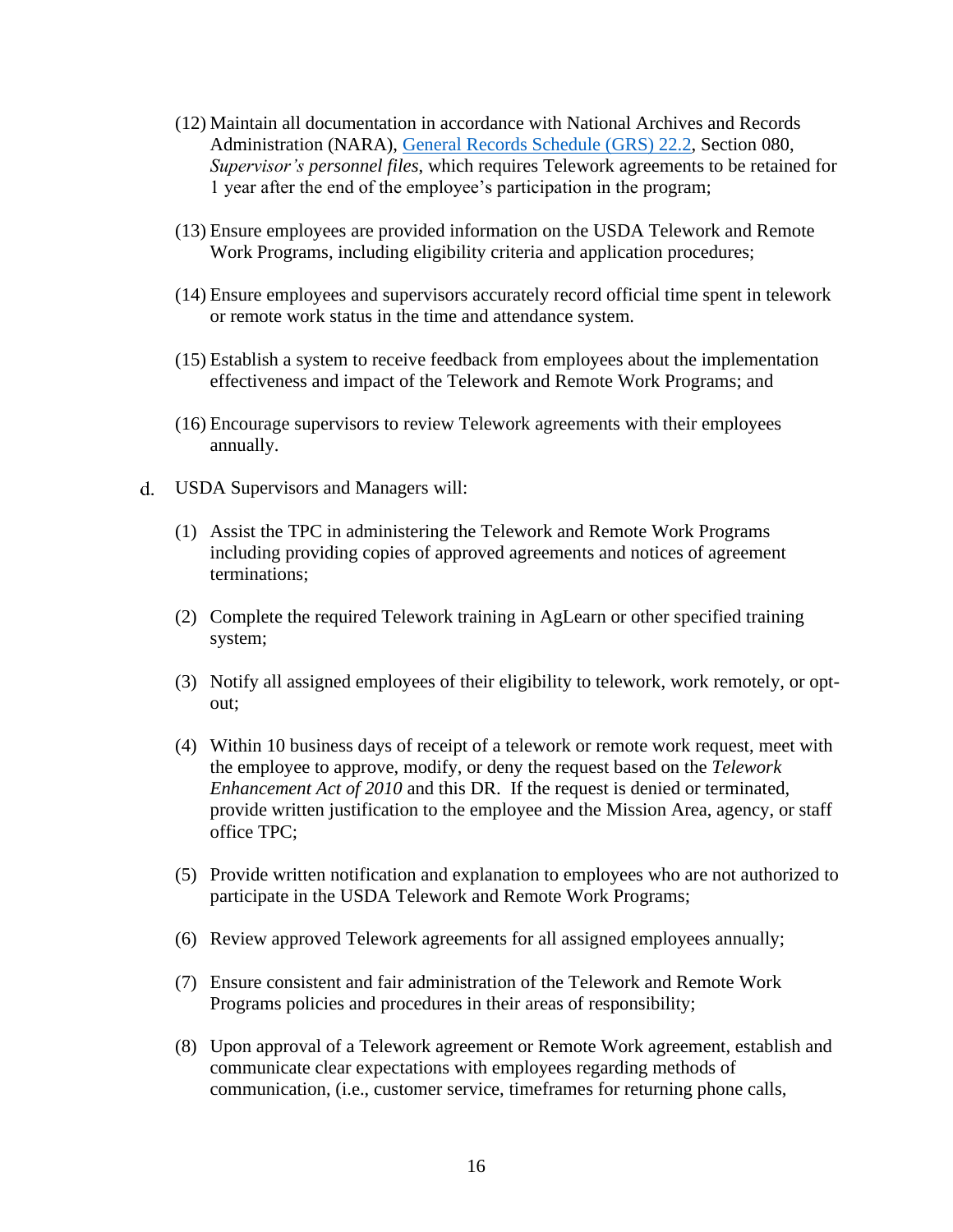voicemail messages, and email communication), staff meeting attendance, duty hours, and the accurate coding of telework for time and attendance purposes;

- (9) Evaluate all teleworkers, remote workers and opt-out workers under the same performance management system and afford the same professional opportunities, assignments, and treatment with regards to work projects assigned, periodic appraisal of job performance, awards, recognition, training and developmental opportunities, promotions, and retention incentives as those employees working from organization worksites;
- (10) Ensure a personnel action is effected to document the correct official duty location for each employee approved for remote work. Temporary exceptions may apply as set out in Section 4f(4)(d), *Temporary Eligibility*, above;
- (11) Resolve telework denial and remote work denial appeals or grievances in a timely manner;
- (12) Ensure compliance with approved telework and remote work agreements in their areas of responsibility; and
- (13) Ensure official time spent teleworking or working remotely is properly documented and recorded in the time and attendance system.
- e. Teleworkers and Remote Workers will:
	- (1) Follow the conditions of their approved telework or remote work agreements;
	- (2) Follow USDA safety requirements and ensure proper security of USDA equipment, information, and materials;
	- (3) Provide the same level of support, availability, and accessibility to customers, coworkers, and their supervisor(s) as if working at a USDA official duty location;
	- (4) Meet organizational and individual work requirements as established (e.g., customer service, timeframe for returning phone calls, voicemail messages, and email communication), staff meeting attendance, duty hours, and accurately coding time and attendance;
	- (5) Complete all applicable mandatory training courses;
	- (6) Ensure appropriate arrangements for the care of dependents while teleworking. Telework is not a substitute for dependent care. However, this DR does not preclude a teleworking employee from having a caregiver in the home who provides care to the dependent(s) while the employee teleworks. Also, a dependent may be permitted in the home provided they do not require constant supervision or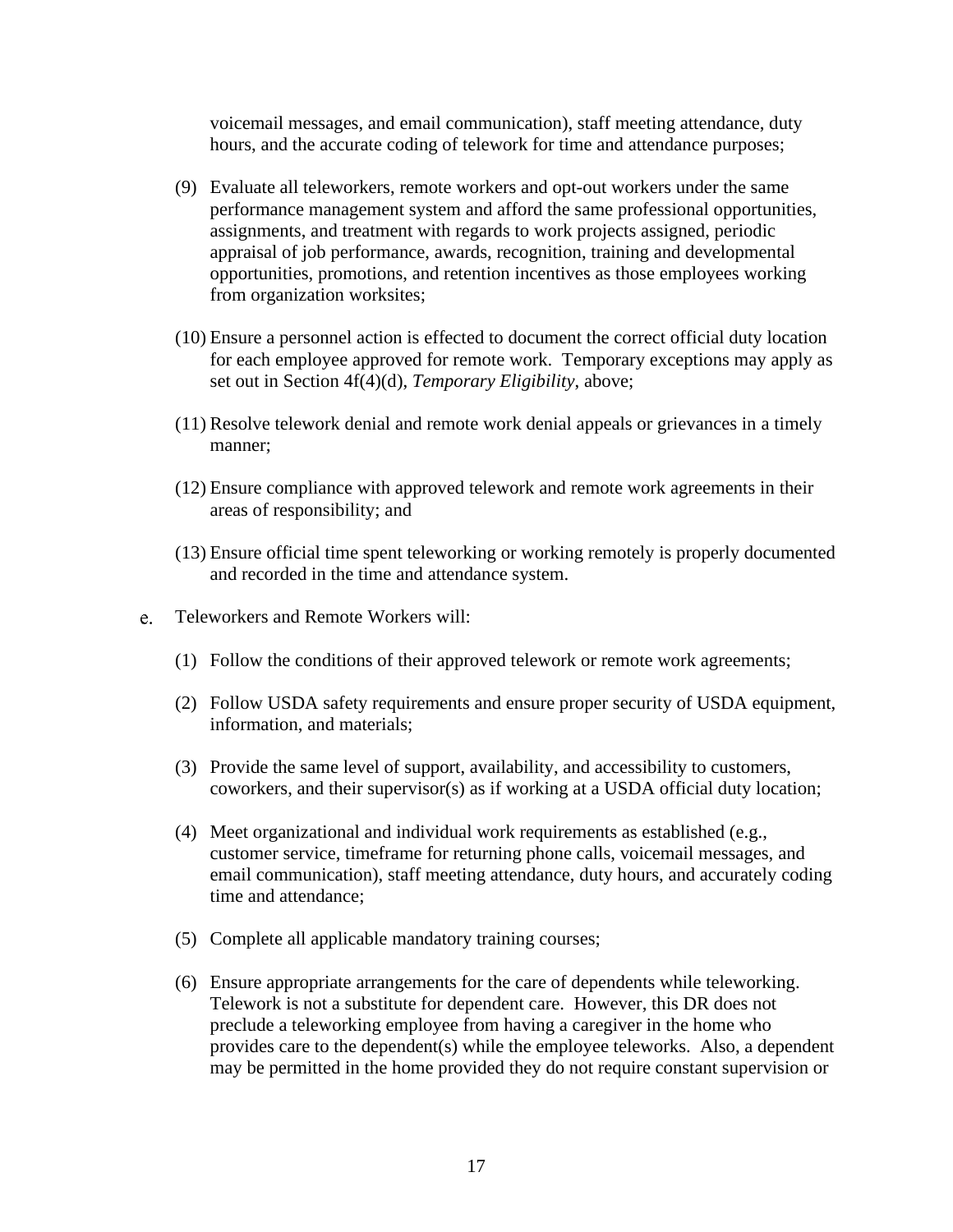care (i.e., older child or adolescent) and their presence does not disrupt the ability to telework effectively;

- (7) Ensure the alternate worksite provides adequate connectivity and technology to accomplish work tasks. Employees are expected to provide internet service and other general utility costs at their own expense unless otherwise negotiated within a CBA;
- (8) Acknowledge, in the applicable Telework or organizational remote work agreement forms that they are bound by the *Standards of Ethical Conduct for Employees of the Executive Branch* while teleworking or working remotely; and
- (9) Understand that travel provisions applicable to employees working at an official duty station also apply to teleworkers and remote workers. A teleworker or remote worker who is directed to travel to another worksite (e.g., official duty station) during their regularly scheduled basic tour of duty would have the travel hours credited as hours of work. Similarly, teleworkers who are required to travel to the official duty location after their regularly scheduled telework basic tour of duty to perform irregular or occasional overtime work are entitled to at least 2 hours of overtime pay or compensatory time off [\(5 CFR § 550.112 \(h\),](https://www.govinfo.gov/content/pkg/CFR-2021-title5-vol1/pdf/CFR-2021-title5-vol1-sec550-112.pdf) *Call-back overtime work*, and [5 CFR 551.401\(e\)\)](https://www.govinfo.gov/content/pkg/CFR-2021-title5-vol1/pdf/CFR-2021-title5-vol1-sec551-401.pdf).

### 12. INQUIRIES

Direct all inquiries about this DR to your employing organization's servicing human resources office. Organizational human resource directors or CHCOs will manage all inquiries coming from their employees. Any inquiries that cannot be satisfactorily responded to may be sent to the USDA CHCO for further discussion and resolution.

-END-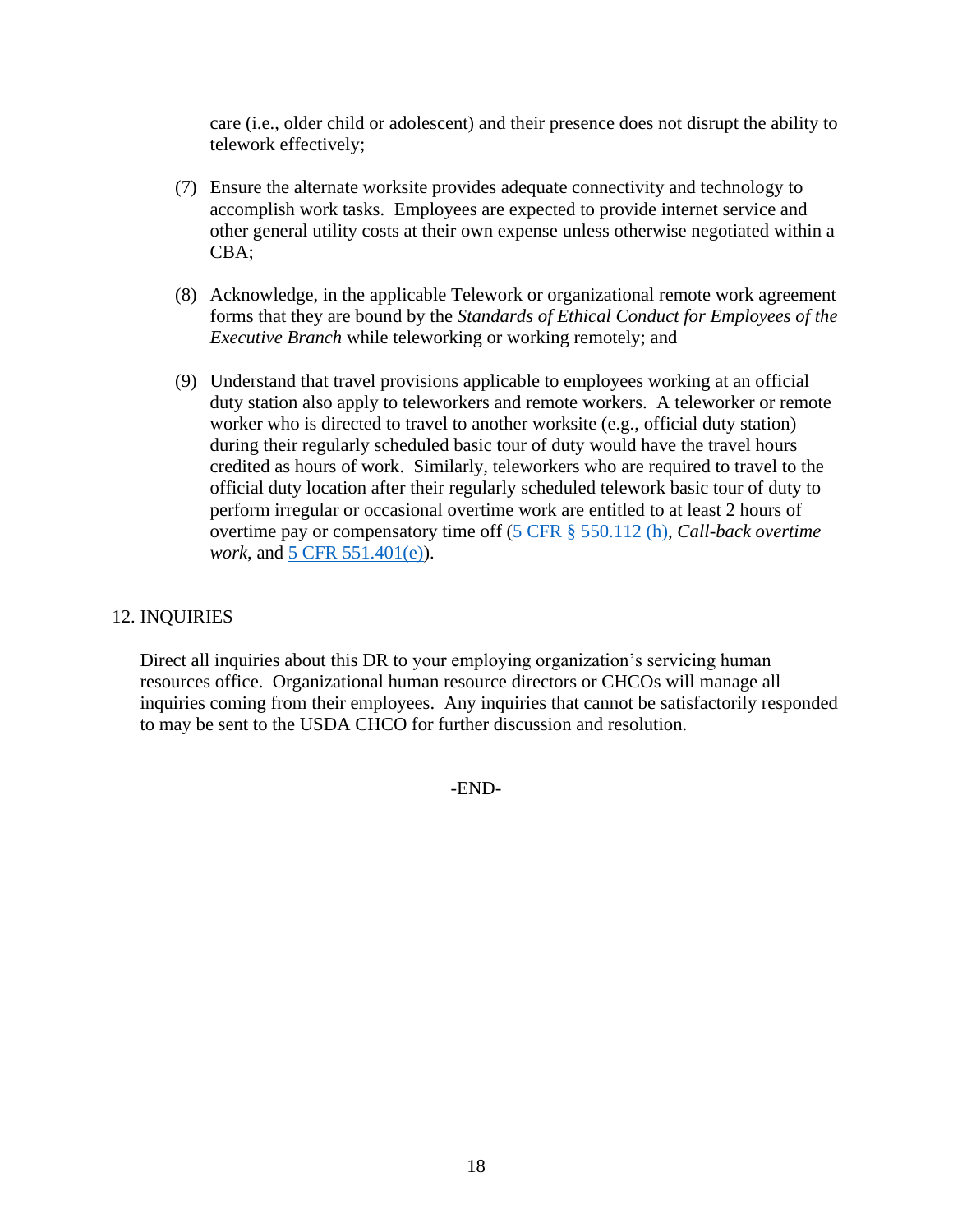# APPENDIX A

# ACRONYMS AND ABBREVIATIONS

| AD           | <b>Agriculture Department (Departmental Form Prefix)</b>       |
|--------------|----------------------------------------------------------------|
| <b>AWOL</b>  | <b>Absence Without Leave</b>                                   |
| <b>CBA</b>   | <b>Collective Bargaining Agreement</b>                         |
| <b>CFR</b>   | Code of Federal Regulations                                    |
| <b>CHCO</b>  | <b>Chief Human Capital Officer</b>                             |
| <b>COOP</b>  | <b>Continuity of Operations Plan</b>                           |
| <b>CUI</b>   | <b>Controlled Unclassified Information</b>                     |
| <b>DETO</b>  | <b>Domestic Employees Teleworking Overseas</b>                 |
| DM           | <b>Departmental Manual</b>                                     |
| DoD          | Department of Defense                                          |
| <b>DOL</b>   | Department of Labor                                            |
| <b>DOS</b>   | Department of State                                            |
| DR           | <b>Departmental Regulation</b>                                 |
| <b>ECOMP</b> | Employees' Compensation Operations and Management Portal (DOL) |
| <b>FAM</b>   | Foreign Affairs Manual (DOS)                                   |
| <b>FECA</b>  | Federal Employees Compensation Act                             |
| <b>GPPA</b>  | Guide to Processing Personnel Actions                          |
| <b>GRS</b>   | <b>General Records Schedule</b>                                |
| <b>JOA</b>   | <b>Job Opportunity Announcement</b>                            |
| <b>LWOP</b>  | Leave Without Pay                                              |
| <b>NARA</b>  | National Archives and Records Administration                   |
| <b>OHRM</b>  | Office of Human Resource Management                            |
| <b>OMB</b>   | Office of Management and Budget                                |
| <b>OPM</b>   | Office of Personnel Management                                 |
| <b>OSHA</b>  | Occupational Safety and Health Agency                          |
| <b>OWCP</b>  | Office of Workers' Compensation Program                        |
| PII          | Personally Identifiable Information                            |
| P.L.         | Public Law                                                     |
| <b>RIF</b>   | Reduction in Force                                             |
| <b>SF</b>    | <b>Standard Form</b>                                           |
| <b>TDY</b>   | <b>Temporary Duty</b>                                          |
| <b>TMO</b>   | <b>Telework Management Officer</b>                             |
| <b>TPC</b>   | <b>Telework Program Coordinator</b>                            |
| U.S.         | <b>United States</b>                                           |
| U.S.C.       | <b>United States Code</b>                                      |
| <b>USDA</b>  | United States Department of Agriculture                        |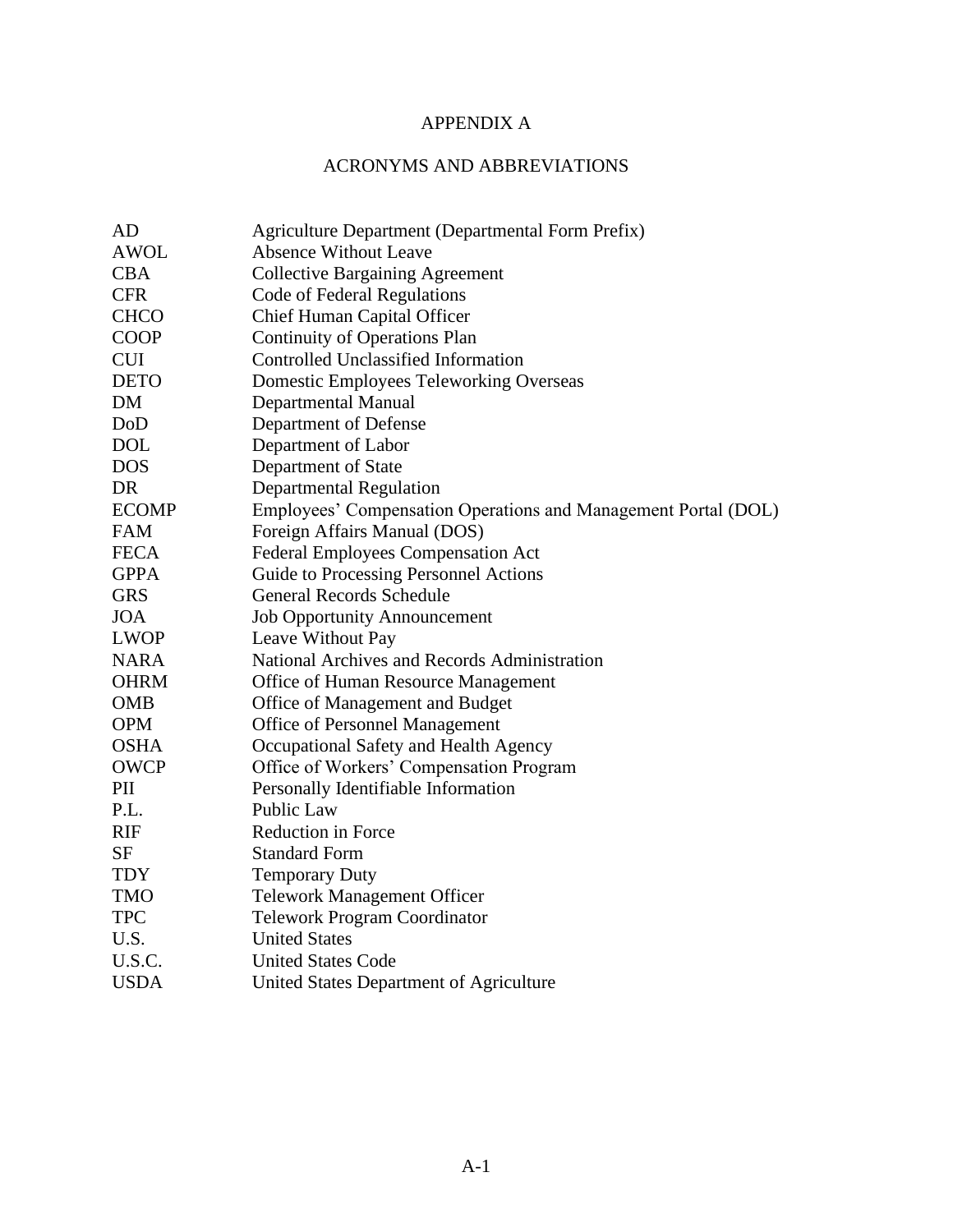### APPENDIX B

#### **DEFINITIONS**

Alternate Worksite. A work location, other than the official worksite, that satisfies all requisite Federal health and safety laws, rules, and regulations pertaining to the workplace, where an employee performs their official duties. Supervisors may authorize telework from several alternate worksites. Temporary authorizations or changes in the location of designated alternative worksites do not require a new AD-3018, *USDA Telework Agreement*.

Locality Pay Area. An Office of Management and Budget (OMB) defined metropolitan statistical area or combined statistical area that determines certain location-based pay entitlements based on the employee's official duty station as documented on the employee's SF-50, *Notification of Personnel Action*.

Mobile Work. Work that is characterized by routine and regular travel to conduct work in a customer's or other worksite as opposed to a single authorized alternate worksite. Examples include site audits, site inspections, investigations, property management, and work performed while commuting, traveling between worksites, or on Temporary Duty (TDY). Mobile work is not considered telework; however, mobile workers may be eligible to participate in telework, as applicable.

Official Duty Station. For the purposes of this Departmental Regulation, the terms "Duty Station", "Official Duty Station", and "Official Worksite" are synonymous. The official duty station is the management-approved location where employees regularly perform their official duties. If an employee physically reports to the employing Mission Area, agency, or staff office official worksite at least twice in a bi-weekly pay period, the employing Mission Area, agency, or staff office official worksite will be designated as the employee's official duty station. If the employee's work involves recurring travel or the employee's work location varies (mobile work) on a recurring basis, the official worksite is the location where the work activities of the employee's position of record are based, as determined by the employing Mission Area, agency, or staff office, subject to the requirement that the official worksite must be in a locality pay area in which the employee is required to regularly perform work. A Mission Area, agency, or staff office must document an employee's official duty station on the employee's *Notification of Personnel Action* (Standard Form 50 (SF-50) or equivalent). Once the official duty station has been officially recorded on the SF-50, *Notification of Personnel Action* (OPM, *Guide to Processing Personnel Actions*, [GPPA, Chapter 23,](https://www.opm.gov/policy-data-oversight/data-analysis-documentation/personnel-documentation/processing-personnel-actions/gppa23.pdf) *Change in Duty Station*), it cannot be changed without prior approval of the employing Mission Area, agency, or staff office accompanied by processing a formal, documented personnel action.

Opt-Out. A telework-eligible and ready employee who voluntarily declines to participate in the USDA Telework Program. Employees who opt-out must sign and check the voluntary opt-out box on the AD-3018, *USDA Telework Agreement*.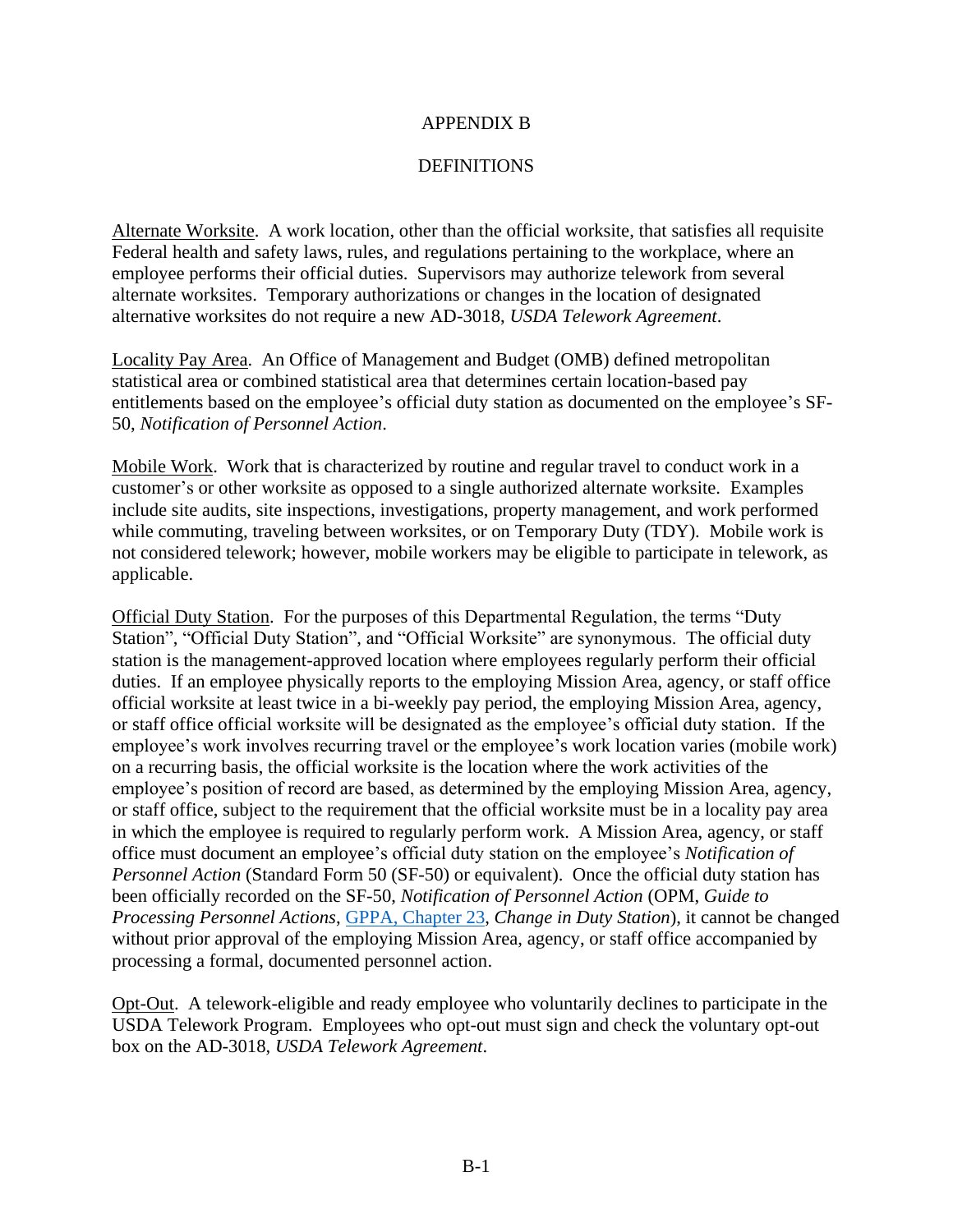Remote Work. A workforce flexibility arrangement under which an employee is scheduled to perform work within or outside the local commuting area of their Mission Area, agency, or staff office's worksite and is not required to report to the Mission Area, agency, or staff office worksite on a regular and recurring basis.

Remote Work Arrangement. A work arrangement in which:

- a. The employee performs assigned official duties and other authorized activities at an approved alternate work location, typically the employee's residence, within or outside of the local commuting area of the Mission Area, agency, or staff office worksite;
- b. On a regular and continuing basis;
- c. Is not required to physically report to the Mission Area, agency, or staff office worksite on any frequent, regular, or recurring basis; and
- d. The approved alternate worksite is, for pay and other purposes, the employee's official duty station, as indicated on the employee's SF-50, per 5 CFR [§ 531.605,](https://www.govinfo.gov/content/pkg/CFR-2021-title5-vol1/pdf/CFR-2021-title5-vol1-sec531-605.pdf) *Determining an employee's official worksite*.

Remote Work Eligibility. A determination that a position's required duties and tasks can be completed away from the Mission Area, agency, or staff office's worksite with no frequent, regular, or recurring requirement to be physically present at the Mission Area, agency, or staff office worksite.

Routine Telework. Regularly scheduled telework that occurs no less than 1 day and no more than 8 days (without exception) scheduled per biweekly pay period, on a recurring basis and is part of an approved work schedule.

Situational Telework (also referred to as *ad hoc*, episodic, unscheduled, and intermittent). Telework that is approved on a case-by-case basis, where the hours worked were not part of a previously approved, ongoing, and regular, telework schedule.

Telework. A work arrangement in which an employee performs and completes official duties and responsibilities from an alternate worksite. Telework may be authorized for an entire duty day or a portion of one. Telework does not include the following:

- Work performed while on official travel status; a.
- Work performed while commuting to or from work;
- Remote work; or
- d. Mobile work.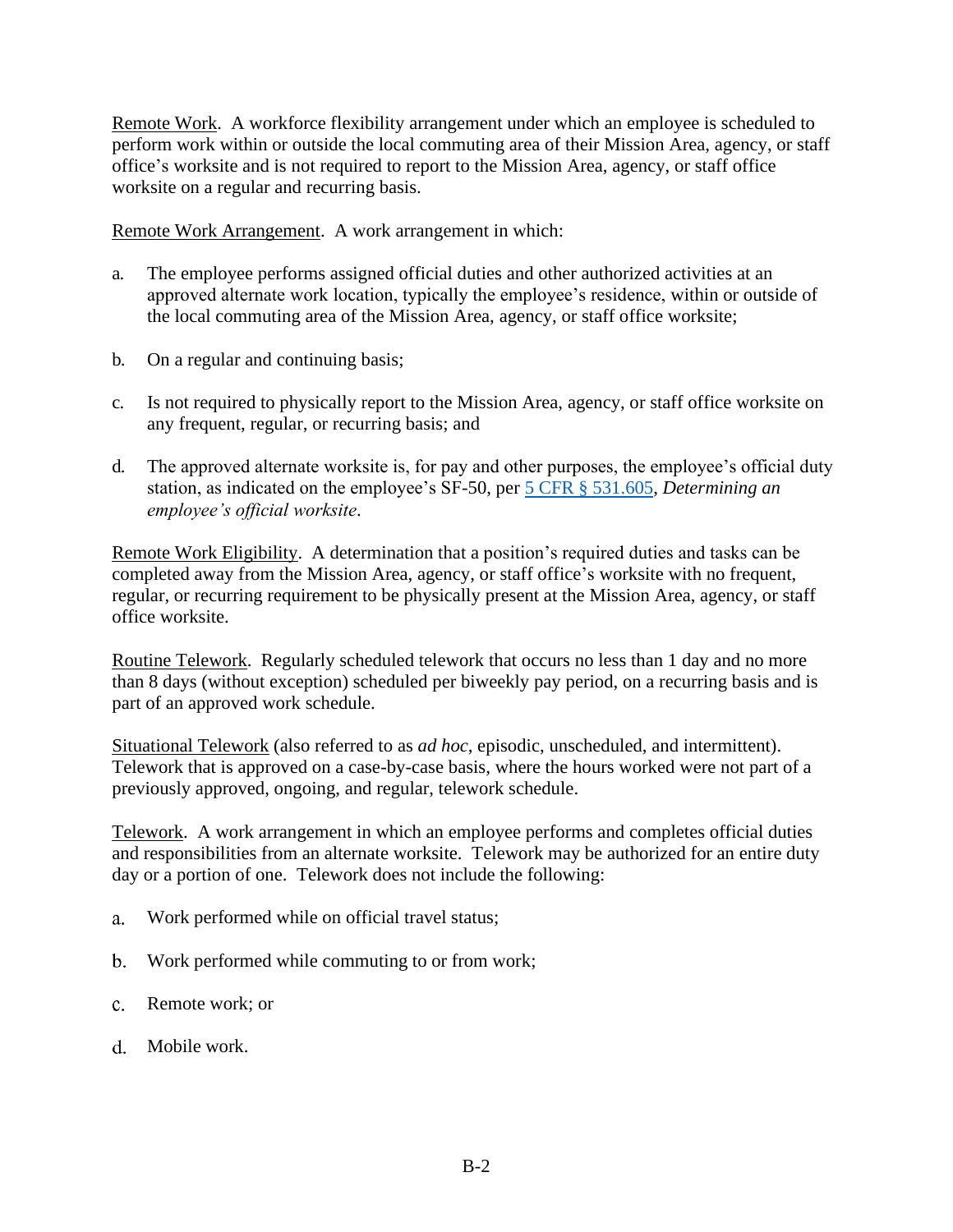Telework Agreement (AD-3018). A written agreement records the terms and conditions of the telework arrangement, as approved by the supervisor.

Telework-Ready. Refers to all eligible employees with an approved telework agreement and who are prepared and equipped to telework. If unable to telework when required, use of paid or unpaid leave may be required.

Teleworker. An eligible employee with an approved telework agreement who performs their official duties at an alternate worksite.

Unscheduled Telework. Telework that is authorized in response to specific duty status announcements issued by OPM or other authorized USDA officials for use during period of inclement weather, a pandemic or public health crisis, or other emergency situations, or with prior supervisory approval, telework used to maintain productivity during short-term disruptions to normal operating procedures.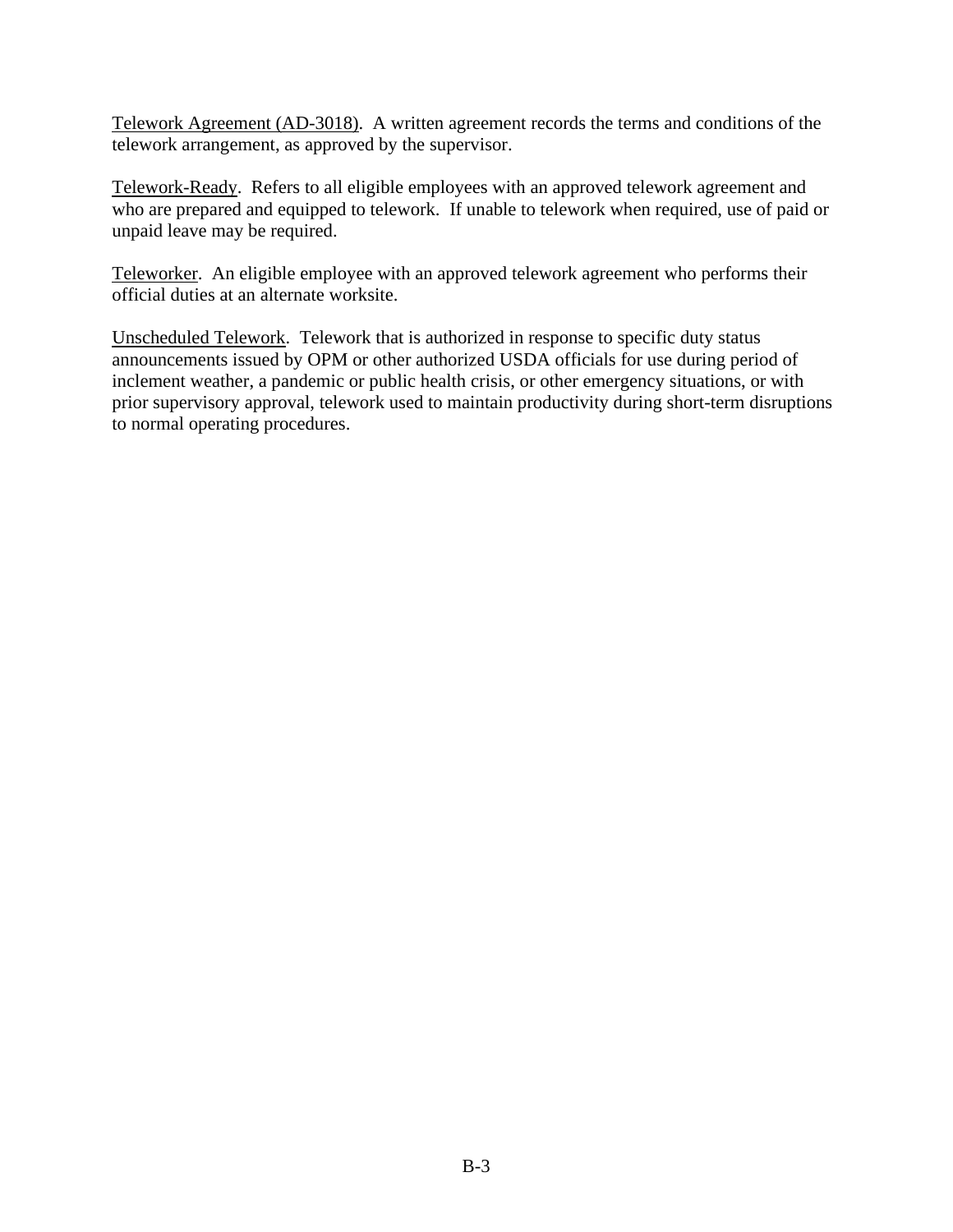## APPENDIX C

## AUTHORITIES AND REFERENCES

*Authorization*, [5 CFR § 630.1603](https://www.govinfo.gov/content/pkg/CFR-2021-title5-vol1/pdf/CFR-2021-title5-vol1-sec630-1603.pdf)

*Basic Principles,* [5 CFR § 551.401](https://www.govinfo.gov/content/pkg/CFR-2021-title5-vol1/pdf/CFR-2021-title5-vol1-sec551-401.pdf)

*Computation of Overtime Work***,** 5 CFR [§ 550.112](https://www.govinfo.gov/content/pkg/CFR-2021-title5-vol1/pdf/CFR-2021-title5-vol1-sec550-112.pdf)

*Criteria for Determining Compelling Need for Agency Rules and Regulations*, [5 CFR § 2424.50,](https://www.govinfo.gov/content/pkg/CFR-2021-title5-vol3/pdf/CFR-2021-title5-vol3-sec2424-50.pdf)  *[Illustrative Criteria](https://www.govinfo.gov/content/pkg/CFR-2021-title5-vol3/pdf/CFR-2021-title5-vol3-sec2424-50.pdf)*

*Department of Transportation Appropriations Act of 2001*, Public Law (P.L.) [Number 106-346,](https://www.congress.gov/106/plaws/publ346/PLAW-106publ346.pdf)  [Section 359,](https://www.congress.gov/106/plaws/publ346/PLAW-106publ346.pdf) October 23, 2000

*Determining an Employee's Official Worksite*, [5 CFR § 531.605](https://www.govinfo.gov/content/pkg/CFR-2021-title5-vol1/pdf/CFR-2021-title5-vol1-sec531-605.pdf)

*Evacuation Payments During a Pandemic Health Crisis*, [5 CFR § 550.409](https://www.govinfo.gov/content/pkg/CFR-2021-title5-vol1/pdf/CFR-2021-title5-vol1-sec550-409.pdf)

*Federal Employment Compensation Act* (FECA), 5 U.S.C. [Subpart G, Ch. 81,](https://www.govinfo.gov/content/pkg/USCODE-2019-title5/pdf/USCODE-2019-title5-partIII-subpartG-chap81.pdf) *Compensation for Work Injuries*

Department of Homeland Security, Federal Emergency Management Agency, [Federal Continuity](https://www.fema.gov/sites/default/files/2020-07/January2017FCD1.pdf)  [Directive 1,](https://www.fema.gov/sites/default/files/2020-07/January2017FCD1.pdf) *Federal Executive Branch National Continuity Program and Requirements*, January 2017

DOL, Employees' Compensation Operations and Management Portal (ECOMP), *[How to File a](https://www.ecomp.dol.gov/content/help/HowToFile.html)  [Form](https://www.ecomp.dol.gov/content/help/HowToFile.html)* website

DOL, [Form CA-1,](https://www.dol.gov/sites/dolgov/files/owcp/regs/compliance/ca-1.pdf) *Federal Employee's Notice of Traumatic Injury and Claim for Continuation of Pay/Compensation*, Rev. October 2018

DOL, [Form CA-2,](https://www.dol.gov/sites/dolgov/files/owcp/regs/compliance/ca-2.pdf) *Notice of Occupational Disease and Claim for Compensation*, Rev. October 2018

DOL, [Form CA-2a,](https://www.dol.gov/sites/dolgov/files/owcp/regs/compliance/ca-2a.pdf) *Notice of Recurrence*, Rev. November 2017

DOL, OSHA, [Form 301,](https://www.osha.gov/sites/default/files/OSHA-RK-Forms-Package.pdf) *Log of Work-Related Injuries and Illnesses*, Rev. April 2004

DOS, [3 FAM 2370,](https://fam.state.gov/FAM/03FAM/03FAM2370.html) *Domestic Employee Teleworking Overseas (DETO)*, August 11, 2021

DOS, Executive Secretary Memorandum, *[Requirements for Executive Branch Employees](https://www.telework.gov/guidance-legislation/telework-guidance/overseas-telework/)  [Teleworking in Foreign Locations](https://www.telework.gov/guidance-legislation/telework-guidance/overseas-telework/)*, June 7, 2016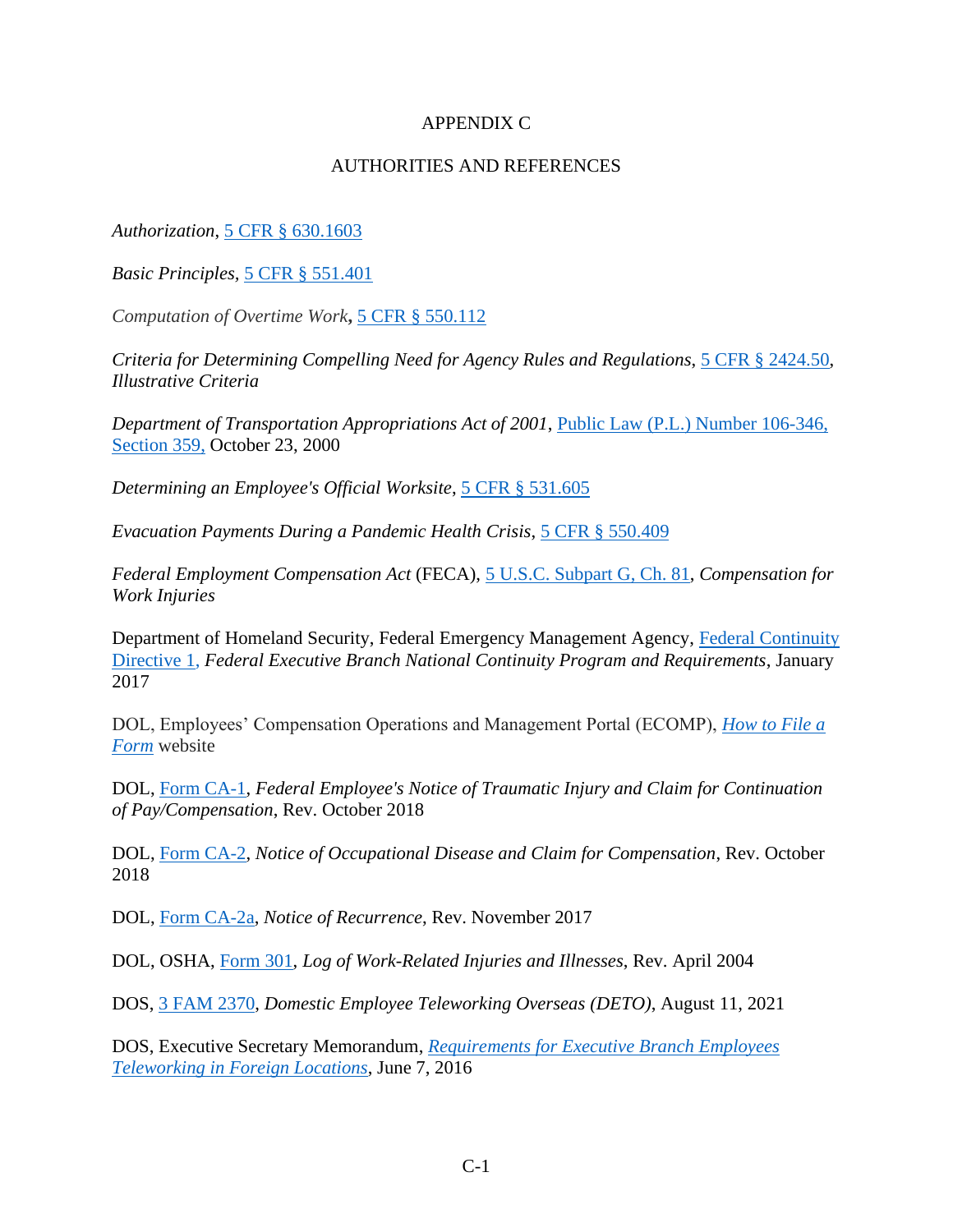NARA, [GRS](https://www.archives.gov/files/records-mgmt/grs/grs02-2.pdf) 2.2, Section 080, *Supervisor's personnel files*, April 2020

Presidential Directive, National Security Presidential Directive 51 and Homeland Security Presidential Directive 20, *[National Continuity Policy](https://policy.defense.gov/portals/11/Documents/hdasa/references/HSPD-20.pdf)*, May 4, 2007

Presidential Memorandum, *[Expanding Family-Friendly Work Arrangements in the Executive](https://www.govinfo.gov/content/pkg/WCPD-1994-07-18/pdf/WCPD-1994-07-18-Pg1468-2.pdf)  [Branch](https://www.govinfo.gov/content/pkg/WCPD-1994-07-18/pdf/WCPD-1994-07-18-Pg1468-2.pdf)*, July 11, 1994

Presidential Memorandum, *[Implementing Federal Family Friendly Work Arrangements,](https://www.govinfo.gov/content/pkg/WCPD-1996-07-01/pdf/WCPD-1996-07-01-Pg1119.pdf)* June 21, 1996

OMB, [M-21-25,](https://www.whitehouse.gov/wp-content/uploads/2021/06/M-21-25.pdf) *Integrating Planning for A Safe Increased Return of Federal Employees and Contractors to Physical Workplaces with Post-Reentry Personnel Policies and Work Environment*, June 10, 2021

OPM, *[Governmentwide Dismissal and Closure Procedures](https://www.opm.gov/policy-data-oversight/pay-leave/reference-materials/handbooks/dcdismissal.pdf)*, November 2018

OPM, *[Guide to Processing Personnel Actions \(GPPA\)](https://www.opm.gov/policy-data-oversight/data-analysis-documentation/personnel-documentation/processing-personnel-actions/gppa23.pdf)*, Chapter 23, *Change in Duty Station*, April 2013

OPM, *[Guide to Telework in the Federal Government](https://www.telework.gov/guidance-legislation/telework-guidance/telework-guide/guide-to-telework-in-the-federal-government.pdf#:~:text=The%20Guide%20to%20Telework%20in%20the%20Federal%20Government,who%20would%20like%20to%20know%20more%20about%20telework.)*, April 2011OPM,

OPM, Memorandum to Heads of Executive Departments and Agencies, *[Establishing](https://chcoc.gov/content/establishing-telecommuting-policies)  [Telecommuting Policies](https://chcoc.gov/content/establishing-telecommuting-policies)*, February 9, 2001

OPM, [SF-50,](https://www.opm.gov/forms/pdfimage/sf50.pdf) *Notification of Personnel Action*, Rev. July 1991

*Standards of Ethical Conduct for Employees of the Executive Branch*, [5 CFR Part 2635,](https://www.govinfo.gov/content/pkg/CFR-2021-title5-vol3/pdf/CFR-2021-title5-vol3-part2635.pdf) as amended

*Telework Enhancement Act of 2010*, [P.L. Number 111-292,](https://www.congress.gov/111/plaws/publ292/PLAW-111publ292.pdf) December 9, 2010

*Tort Claims Procedure,* [28 U.S.C. §§ 2671-2680](https://www.govinfo.gov/content/pkg/USCODE-2019-title28/pdf/USCODE-2019-title28-partVI-chap171.pdf)

*Treasury, Postal Service, and General Government Appropriations Act of 1996*, [P.L. Number](https://www.congress.gov/104/plaws/publ52/PLAW-104publ52.pdf)  [104-52,](https://www.congress.gov/104/plaws/publ52/PLAW-104publ52.pdf) November 19, 1995

USDA, [AD-3018,](https://www.usda.gov/sites/default/files/documents/ad-3018-telework-agreement.pdf) *USDA Telework Agreement*, November 2021 (as amended)

USDA, AD-xxxx, *USDA Remote Work Agreement*, forthcoming

USDA, [DM 4300-002,](https://www.usda.gov/directives/dm-4300-002) *Reasonable Accommodation Procedures,* July 5, 2002

USDA, [DR 3440-002,](https://www.usda.gov/directives/dr-3440-002) *Control and Protection of "Sensitive Security Information,"* January 30, 2003